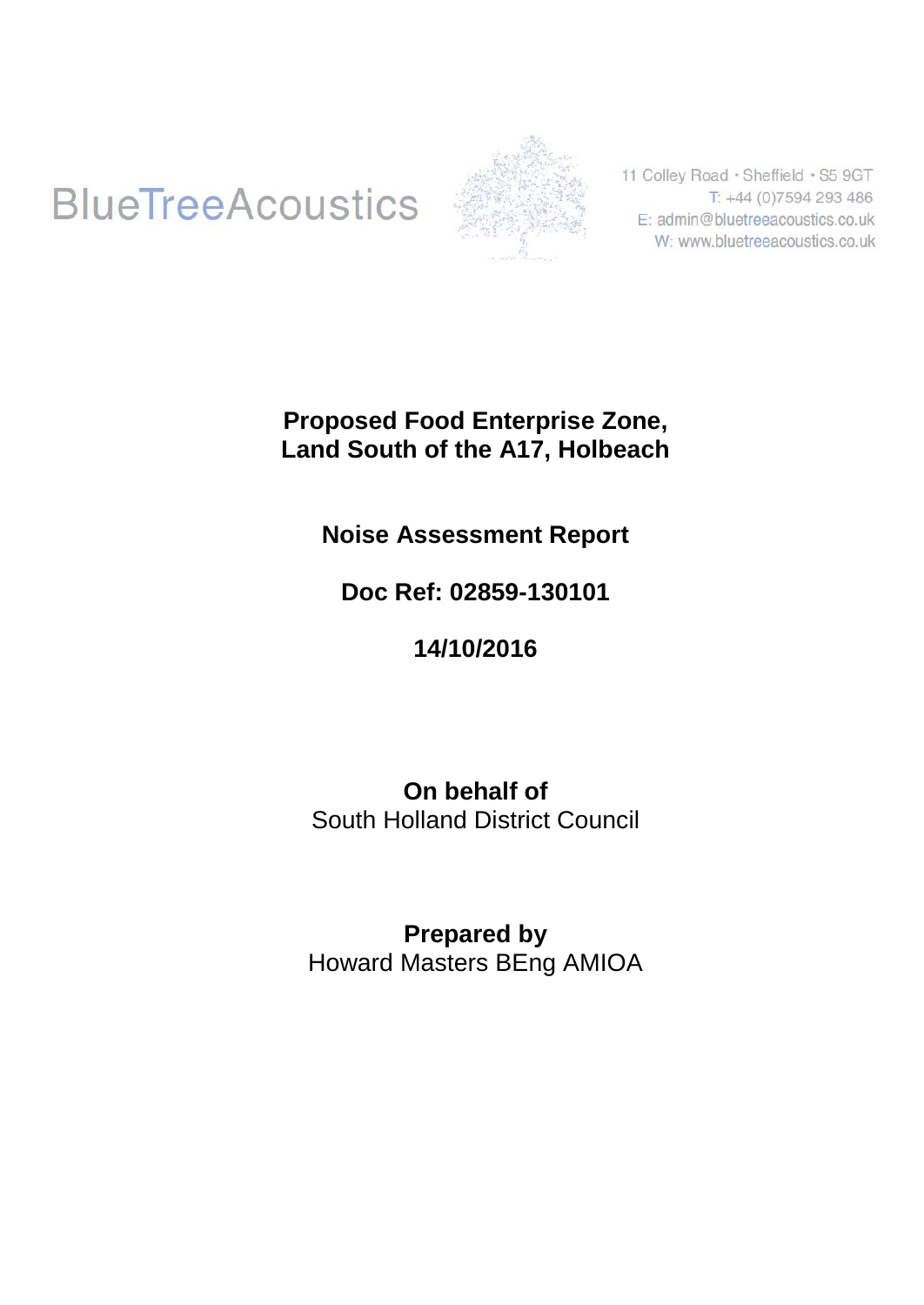### **CONTENTS**

| 1.0                                        | <b>INTRODUCTION</b>                                              | 3                 |  |  |  |
|--------------------------------------------|------------------------------------------------------------------|-------------------|--|--|--|
| 2.0                                        | RELEVANT ACOUSTIC STANDARDS & GUIDANCE                           | 4                 |  |  |  |
| 3.0                                        | BACKGROUND SOUND SURVEYS                                         | 10                |  |  |  |
| 4.0                                        | NOISE ASSESSMENT & ACOUSTIC DESIGN                               | $12 \overline{ }$ |  |  |  |
| 5.0                                        | SUMMARY AND CONCLUSIONS                                          | 19                |  |  |  |
|                                            | FIGURE 1 – BACKGROUND SOUND SURVEY MEASUREMENT LOCATIONS         | 20                |  |  |  |
|                                            | FIGURE 2 - INDICATIVE PROPOSED SITE LAYOUT                       | 21                |  |  |  |
|                                            | FIGURE 3 - SITE AERIAL VIEW WITH OVERLAY OF PROPOSED SITE LAYOUT | 22                |  |  |  |
| APPENDIX I – NOISE UNITS AND INDICES<br>23 |                                                                  |                   |  |  |  |
| APPENDIX II - NOISE SURVEY DATA<br>24      |                                                                  |                   |  |  |  |
|                                            | APPENDIX III – WEATHER DATA                                      | 28                |  |  |  |

Page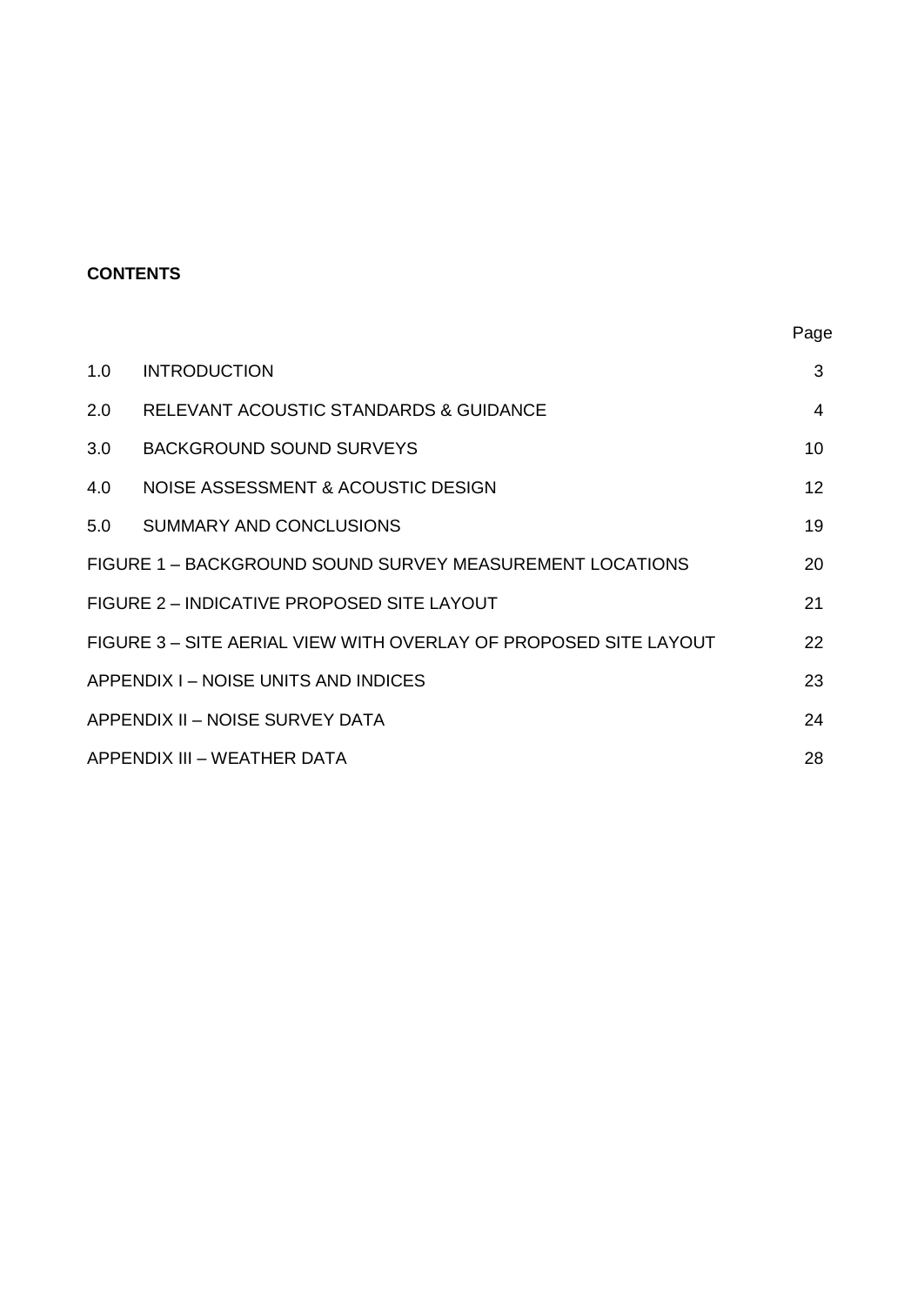#### **1.0 INTRODUCTION**

- 1.1 Blue Tree Acoustics was commissioned by South Holland District Council to carry out a noise assessment for an outline proposal to develop new industrial units on Land South of the A17, Holbeach.
- 1.2 The development site will occupy land which is currently in agricultural use.
- 1.3 The surrounding area is mixed in character with existing nearby residential properties situated in all directions. In addition, we understand that new residential development is proposed on nearby agricultural land, to the east of the site.
- 1.4 The development proposal is to provide a Food Enterprise Zone (FEZ) and the indicative layout included at Figure 2 shows a potential approach to layout and suggests a range of uses. The focus of development on the FEZ will be on:
	- Skills development and Education
	- Research, Development and Innovation of crops, food processing, engineering, packaging and logistics
	- Business support (professional services, provision of test kitchens and laboratories)
	- Premises, including "white wall" units and offices for start-up businesses and re-locations
- 1.5 The present assessment has included the measurement of existing noise levels in the vicinity of nearby existing and proposed residential properties during representative daytime and nighttime periods.
- 1.6 As the proposal is at outline stage, the end users of the new units are not known, and therefore detailed information on sound generating activity/plant, hours of use, and vehicle movements is not presently available. Predictions of sound impact based on typical sound levels from similar commercial/industrial units has been undertaken. Based on the background sound survey data, outline limits for control of new building services plant have also been defined.
- 1.7 Figure 1 presents an aerial view of the site location, the nearest residential properties, and the approximate noise monitoring locations.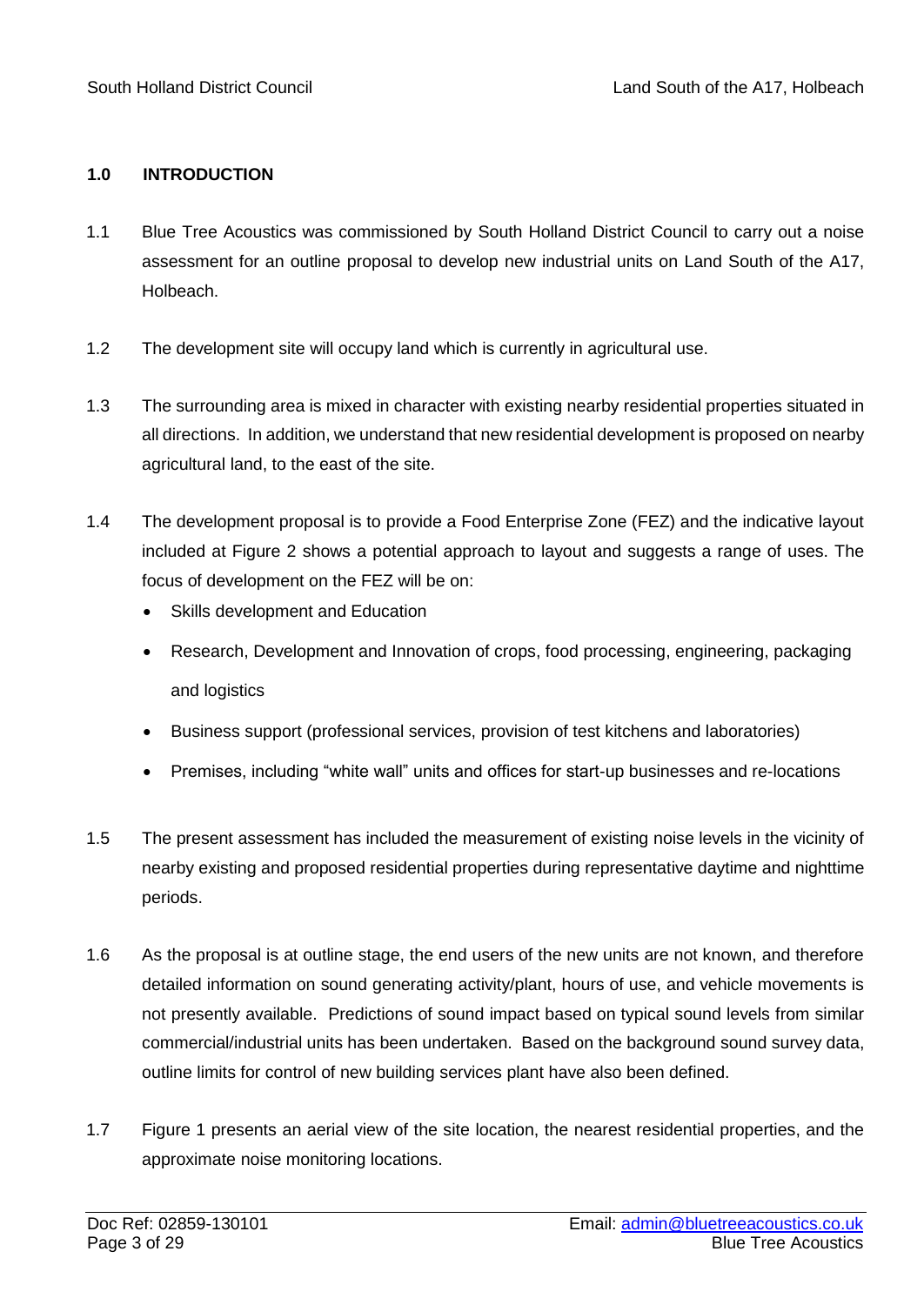#### **2.0 RELEVANT ACOUSTIC STANDARDS & GUIDANCE**

#### **BS4142:2014**

- 2.1 The most relevant British Standard for assessing sound impact from commercial and industrial premises upon residential dwellings is *British Standard 4142:2014* '*Methods for rating and assessing industrial and commercial sound*' (BS4142). This requires the level of sound radiating from the proposed, new, modified or additional source(s) of sound of an industrial and/or commercial nature (in  $L_{Aeq}$ ) to be compared with the existing Background Sound Level ( $L_{A90}$ ) at nearby residential property.
- 2.2 The scope of BS4142 states:

*1.1 This British Standard describes methods for rating and assessing sound of an industrial and/or commercial nature, which includes:*

- *a) sound from industrial and manufacturing processes;*
- *b) sound from fixed installations which comprise mechanical and electrical plant and equipment;*
- *c) sound from the loading and unloading of goods and materials at industrial and/or commercial premises; and*
- *d) sound from mobile plant and vehicles that is an intrinsic part of the overall sound emanating from premises or processes, such as that from forklift trucks, or that from train or ship movements on or around an industrial and/or commercial site.*

*The methods described in this British Standard use outdoor sound levels to assess the likely effects of sound on people who might be inside or outside a dwelling or premises used for residential purposes upon which sound is incident.*

*1.2 This standard is applicable to the determination of the following levels at outdoor locations:*

- *a) rating levels for sources of sound of an industrial and/or commercial nature; and*
- *b) ambient, background and residual sound levels, for the purposes of:*
	- *1) investigating complaints;*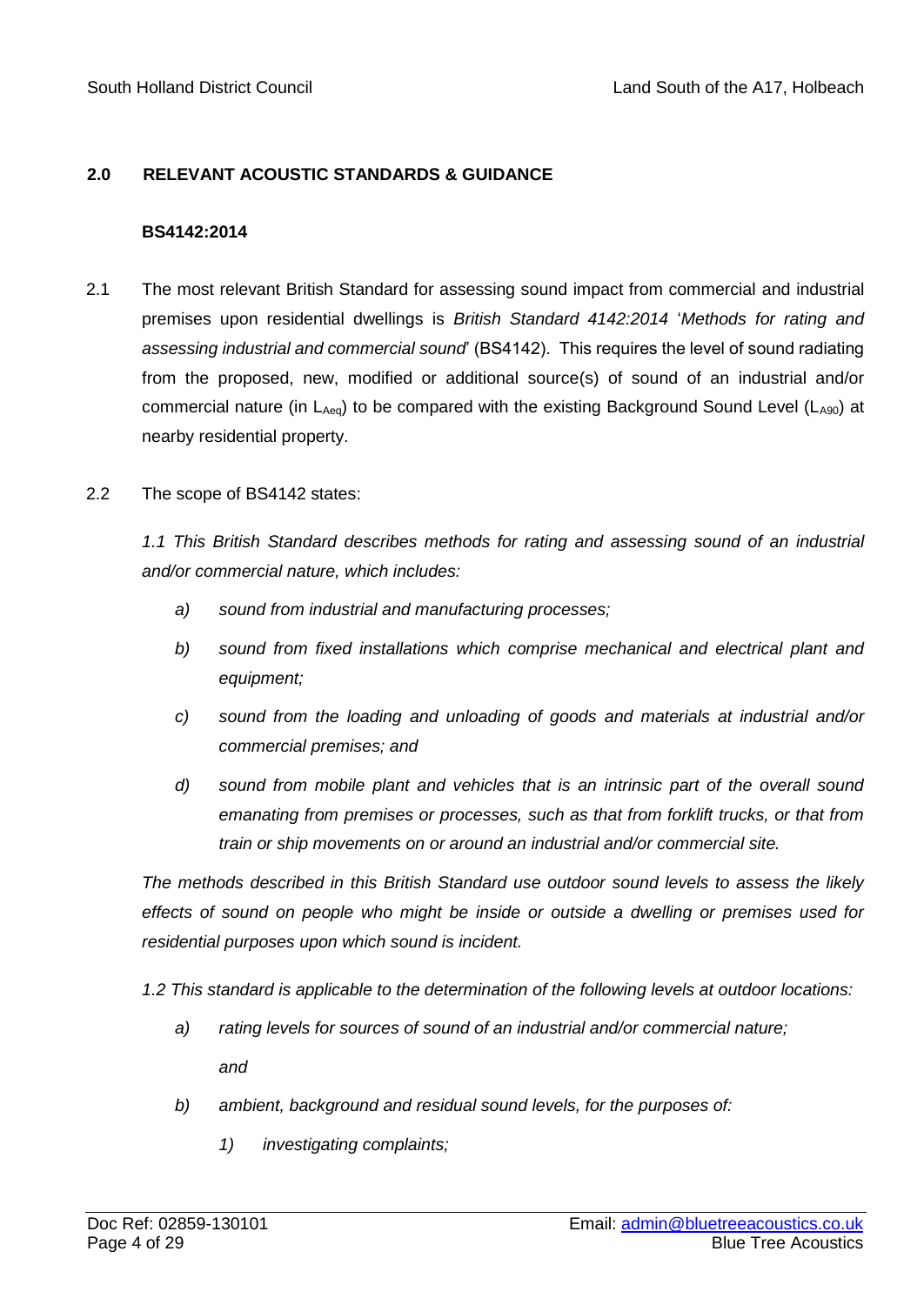- *2) assessing sound from proposed, new, modified or additional source(s) of sound of an industrial and/or commercial nature; and*
- *3) assessing sound at proposed new dwellings or premises used for residential purposes.*

*1.3 The determination of noise amounting to a nuisance is beyond the scope of this British Standard.*

*Sound of an industrial and/or commercial nature does not include sound from the passage of vehicles on public roads and railway systems.*

*The standard is not intended to be applied to the rating and assessment of sound from:*

- *a) recreational activities, including all forms of motorsport;*
- *b) music and other entertainment;*
- *c) shooting grounds;*
- *d) construction and demolition;*
- *e) domestic animals;*
- *f) people;*
- *g) public address systems for speech; and*
- *h) other sources falling within the scopes of other standards or guidance.*

*The standard is not intended to be applied to the derivation of indoor sound levels arising from sound levels outside, or the assessment of indoor sound levels.*

*The standard is not applicable to the assessment of low frequency noise.*

- 2.3 The specific sound level of the source to be assessed is determined at the assessment locations and is evaluated over an appropriate reference time interval. The reference time intervals defined in BS4142 are 1 hour during the day (0700-2300 hours) and 15 minutes during the night (2300- 0700 hours).
- 2.4 The standard describes various methods for determining whether a correction or corrections should be applied to take account of the nature of the industrial/commercial sound. In subjective assessment, if the industrial/commercial sound has a tonal element that is just perceptible at the receptor, a 2dB penalty can be applied. If the tone is clearly perceptible, a 4dB penalty can be applied. If the tone is highly perceptible, a 6dB penalty can be applied. The standard also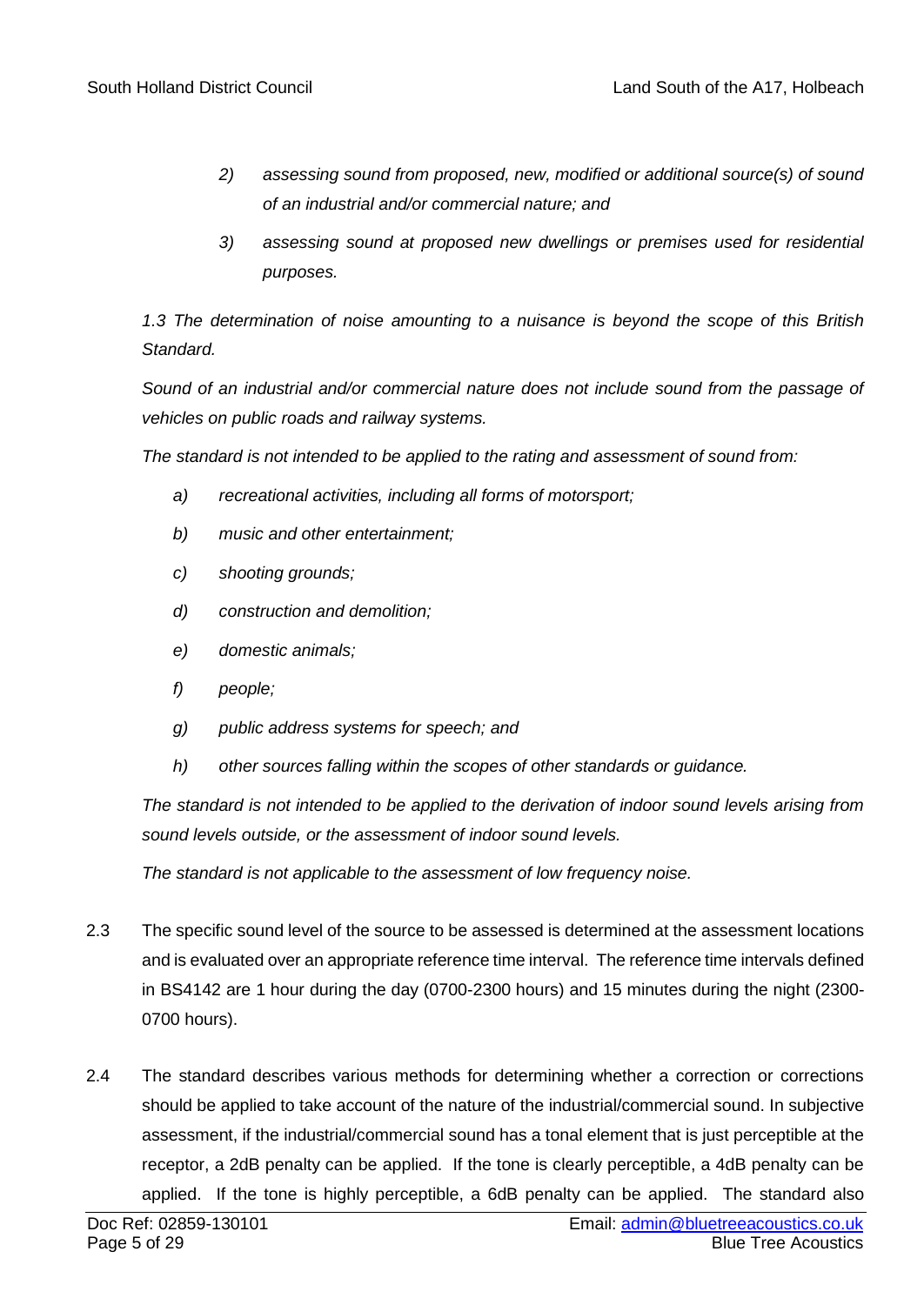describes two objective methods for assessing tonal sound which may apply a penalty of up to 6dB.

- 2.5 Similarly, a penalty of 3dB can be applied for a sound that has impulsivity that is just perceptible. If the impulsivity is clearly perceptible, a 6dB penalty can be applied. If the impulsivity is highly perceptible, a 9dB penalty can be applied. The standard also describes an objective method for assessing impulsivity which may apply a penalty of up to 9dB.
- 2.6 Where the specific sound features are neither tonal nor impulsive, but are readily distinctive, a 3dB penalty can be applied.
- 2.7 If the sound is intermittent and this is readily distinctive, a 3dB penalty can be applied.
- 2.8 Therefore, a total penalty of between 0 and 18dB could potentially be applied in order to make allowance for any characteristic features of the industrial/commercial sound. The level of the industrial/commercial sound measured or calculated in LA<sub>eq</sub> terms, plus any penalty as described above, provides the Rating Level.

#### 2.9 BS4142 states that:

*The significance of sound of an industrial and/or commercial nature depends upon both the margin by which the rating level of the specific sound source exceeds the background sound level and the context in which the sound occurs. An effective assessment cannot be conducted without an understanding of the reason(s) for the assessment and the context in which the sound occurs/will occur. When making assessments and arriving at decisions, therefore, it is essential to place the sound in context.*

*Obtain an initial estimate of the impact of the specific sound by subtracting the measured background sound level (…) from the rating level (…), and consider the following. (…)*

- *a) Typically, the greater this difference, the greater the magnitude of the impact.*
- *b) A difference of around +10 dB or more is likely to be an indication of a significant adverse impact, depending on the context.*
- *c) A difference of around +5 dB is likely to be an indication of an adverse impact, depending on the context.*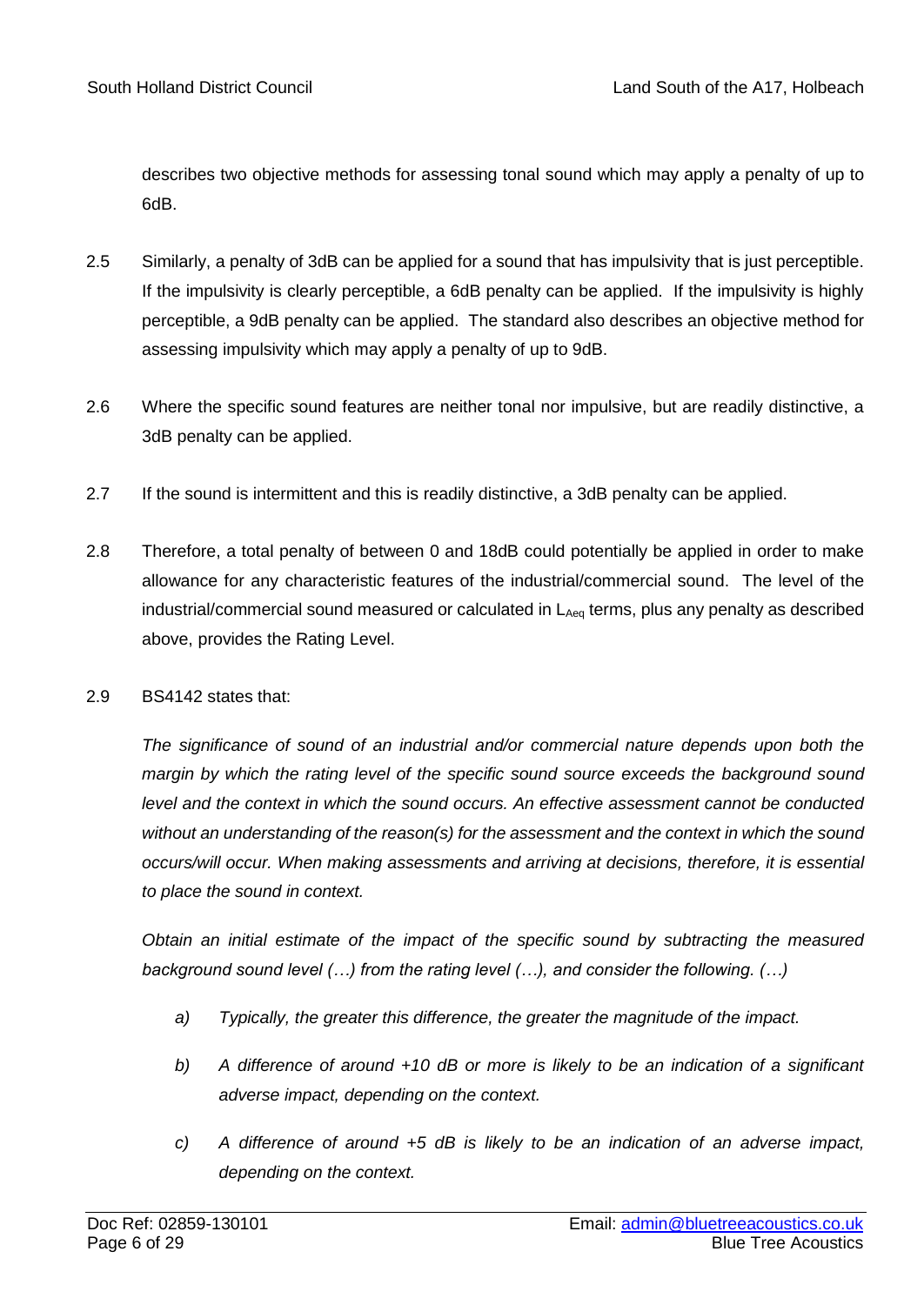*d) The lower the rating level is relative to the measured background sound level, the less*  likely it is that the specific sound source will have an adverse impact or a significant *adverse impact. Where the rating level does not exceed the background sound level, this is an indication of the specific sound source having a low impact, depending on the context.*

*NOTE 2. Adverse impacts include, but are not limited to, annoyance and sleep disturbance. Not all adverse impacts will lead to complaints and not every complaint is proof of an adverse impact.*

*Where the initial estimate of the impact needs to be modified due to the context, take all pertinent factors into consideration, including the following.*

*1) The absolute level of sound. For a given difference between the rating level and the background sound level, the magnitude of the overall impact might be greater for an acoustic environment where the residual sound level is high than for an acoustic environment where the residual sound level is low.*

*Where background sound levels and rating levels are low, absolute levels might be as, or more, relevant than the margin by which the rating level exceeds the background. This is especially true at night.*

*Where residual sound levels are very high, the residual sound might itself result in adverse impacts or significant adverse impacts, and the margin by which the rating level exceeds the background might simply be an indication of the extent to which the specific sound source is likely to make those impacts worse.*

*2) The character and level of the residual sound compared to the character and level of the specific sound. Consider whether it would be beneficial to compare the frequency spectrum and temporal variation of the specific sound with that of the ambient or residual sound, to assess the degree to which the specific sound source is likely to be distinguishable and will represent an incongruous sound by comparison to the acoustic environment that would occur in the absence of the specific sound. Any sound parameters, sampling periods and averaging time periods used to undertake character comparisons should reflect the way in which sound of an industrial and/or commercial nature is likely to be perceived and how people react to it.*

*NOTE 3 Consideration ought to be given to evidence on human response to sound and, in particular, industrial and/or commercial sound where it is available. (…)*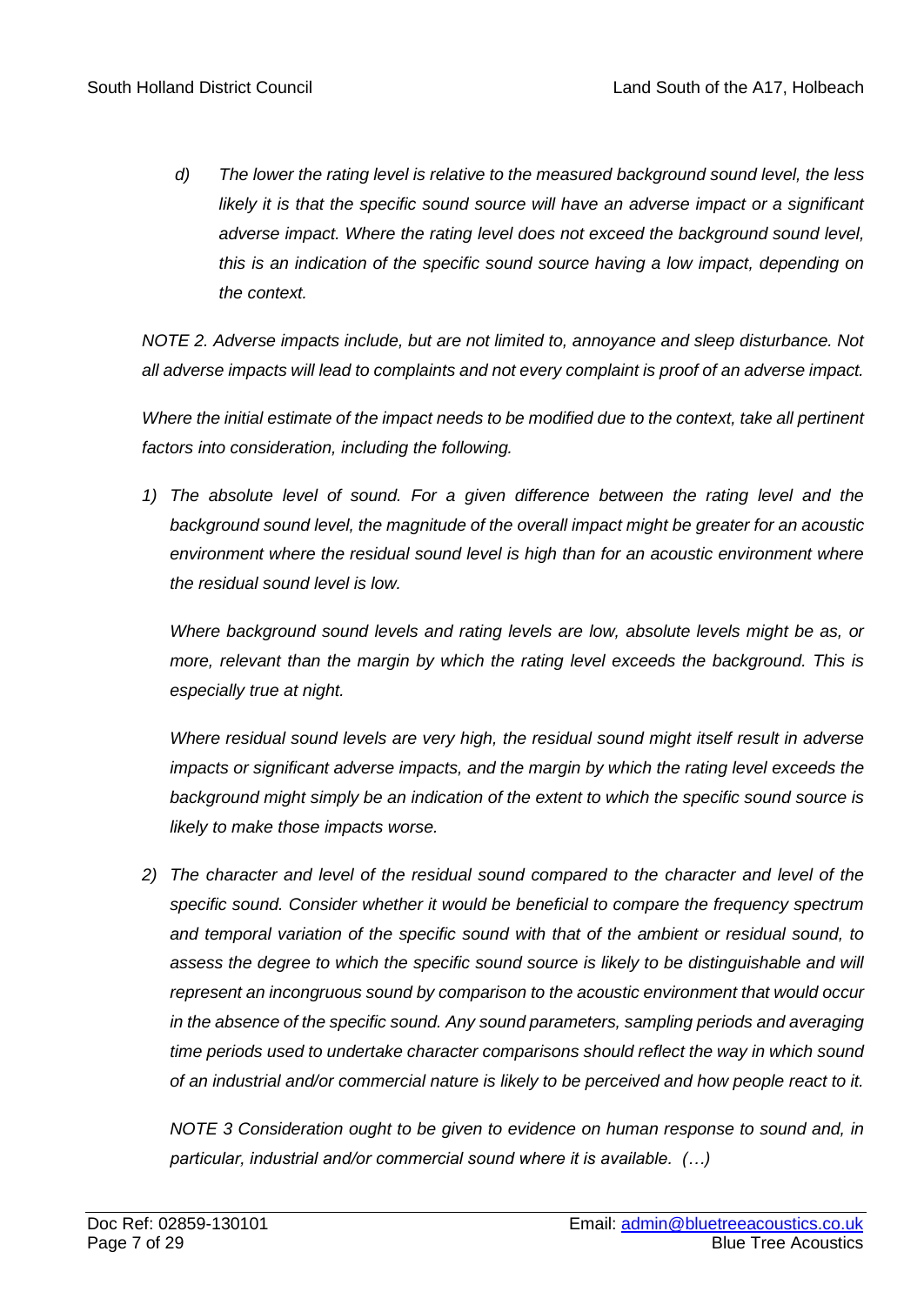- *3) The sensitivity of the receptor and whether dwellings or other premises used for residential purposes will already incorporate design measures that secure good internal and/or outdoor acoustic conditions, such as:* 
	- *i) facade insulation treatment;*
	- *ii) ventilation and/or cooling that will reduce the need to have windows open so as to provide rapid or purge ventilation; and*
	- *iii) acoustic screening.*

#### **BS8233:2014**

- 2.10 *British Standard 8233:2014, 'Guidance on sound insulation and noise reduction for buildings'*  (BS8233) provides information on the design of internal acoustics in buildings. It deals with control of noise from outside the building, noise from plant and services within it, and room acoustics for non-critical situations.
- 2.11 BS8233 guidance regarding indoor ambient noise criteria for residential accommodation is presented below.

| <b>Activity</b>            | Location         | 0700-2300 hours                    | 2300-0700 hours            |
|----------------------------|------------------|------------------------------------|----------------------------|
| Resting                    | Living room      | $35$ dB $L_{Aeq}$ (16 hour)        |                            |
| Dining                     | Dining room/area | 40 $dB$ $L_{Aeq}$ (16 hour)        | ۰                          |
| Sleeping (daytime resting) | <b>Bedroom</b>   | $35$ dB $L_{Aeq(16 \text{ hour})}$ | $30$ dB $L_{Aeq}$ (8 hour) |

**Table 1: BS8233:2014 Guidance Criteria for Indoor Ambient Noise Levels**

- 2.12 BS8233 does not stipulate any criteria for maximum noise levels within rooms in terms of dB LAmax, but does state, "*Regular individual noise events (for example, scheduled aircraft or passing trains) can cause sleep disturbance. A guideline value may be set in terms of SEL or LAmax,F, depending on the character and number of events per night. Sporadic noise events could require separate values."*
- 2.13 In addition, BS8233 makes reference to noise levels in gardens and balconies, etc., and states that it is desirable that the steady noise level does not exceed 50dB  $L_{Aeq,T}$ , and that 55dB  $L_{Aeq,T}$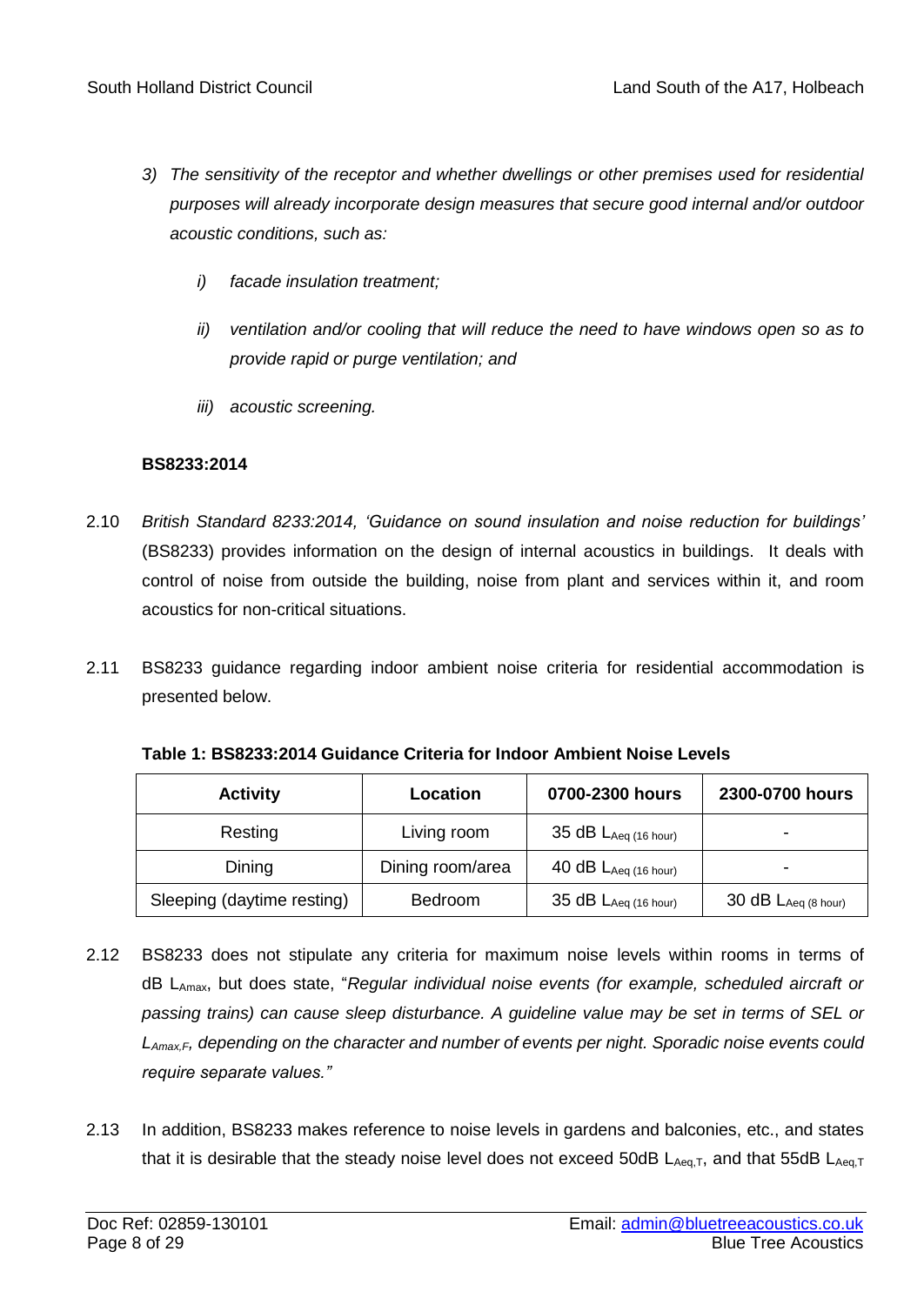should be regarded as the upper limit. Living room and garden criteria apply to daytime use (0700-2300 hours), and bedroom criteria apply to nighttime use (2300-0700 hours).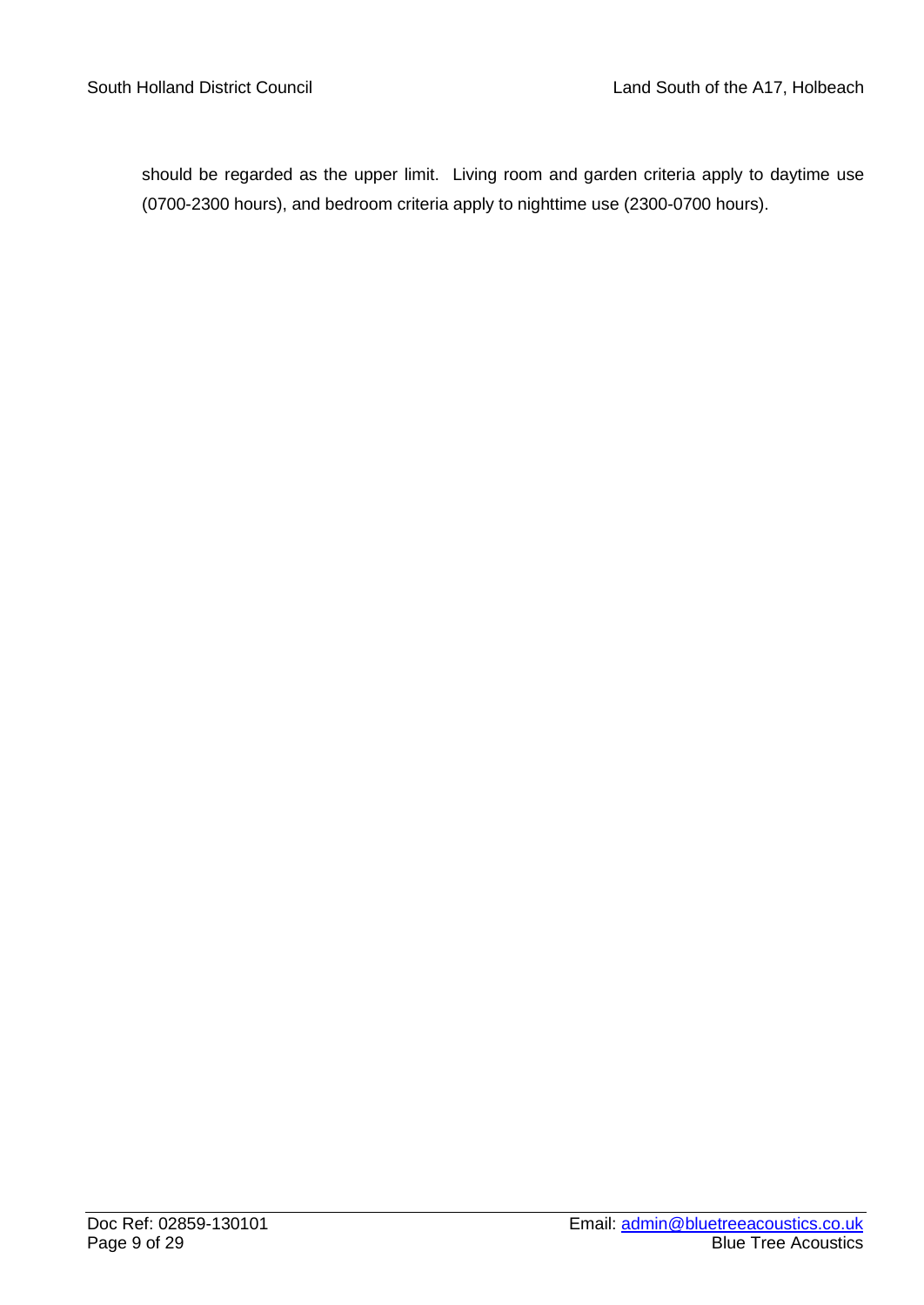#### **3.0 BACKGROUND SOUND SURVEYS**

- 3.1 Attended noise surveys were carried out on site and at accessible secure locations in the vicinity of the nearest residential properties, in order to determine the existing sound levels around the development site. The surveys were undertaken on Friday  $12<sup>th</sup>$  August 2016, Thursday  $18<sup>th</sup>$ through Friday 19<sup>th</sup> August 2016, Tuesday 11<sup>th</sup> October 2016, and Wednesday 12<sup>th</sup> October 2016, at the locations indicated in Figure 1. Measurements were made over a series of 15-minute periods.
- 3.2 The instrumentation used for these surveys was 1no Rion NA28 Type 1 Sound Level Meter. The sound level meter was within a valid period of laboratory calibration. The calibration level of the meter was checked before and after the surveys, and no variation in the calibration levels was noted. The sound level meter was mounted on a tripod at an approximate height of 1.5m from local ground level, and was fitted with a proprietary environmental windshield.
- 3.3 The weather conditions during the noise surveys were dry and calm. Data from a nearby weather station is presented in Appendix III. There was no rainfall on site during the measurement periods.
- 3.4 The monitoring locations are considered to be representative of the dwellings that may be most exposed to noise from the proposed new development.
- 3.5 The principal noise source noted during the surveys was road traffic on the A17 and A151. It can be seen that noise levels decrease steadily from around 2100 hours, which is attributable to decreasing traffic flow at this time.
- 3.6 Measured data is detailed in Appendix II and summarised in Tables 2 and 3 below.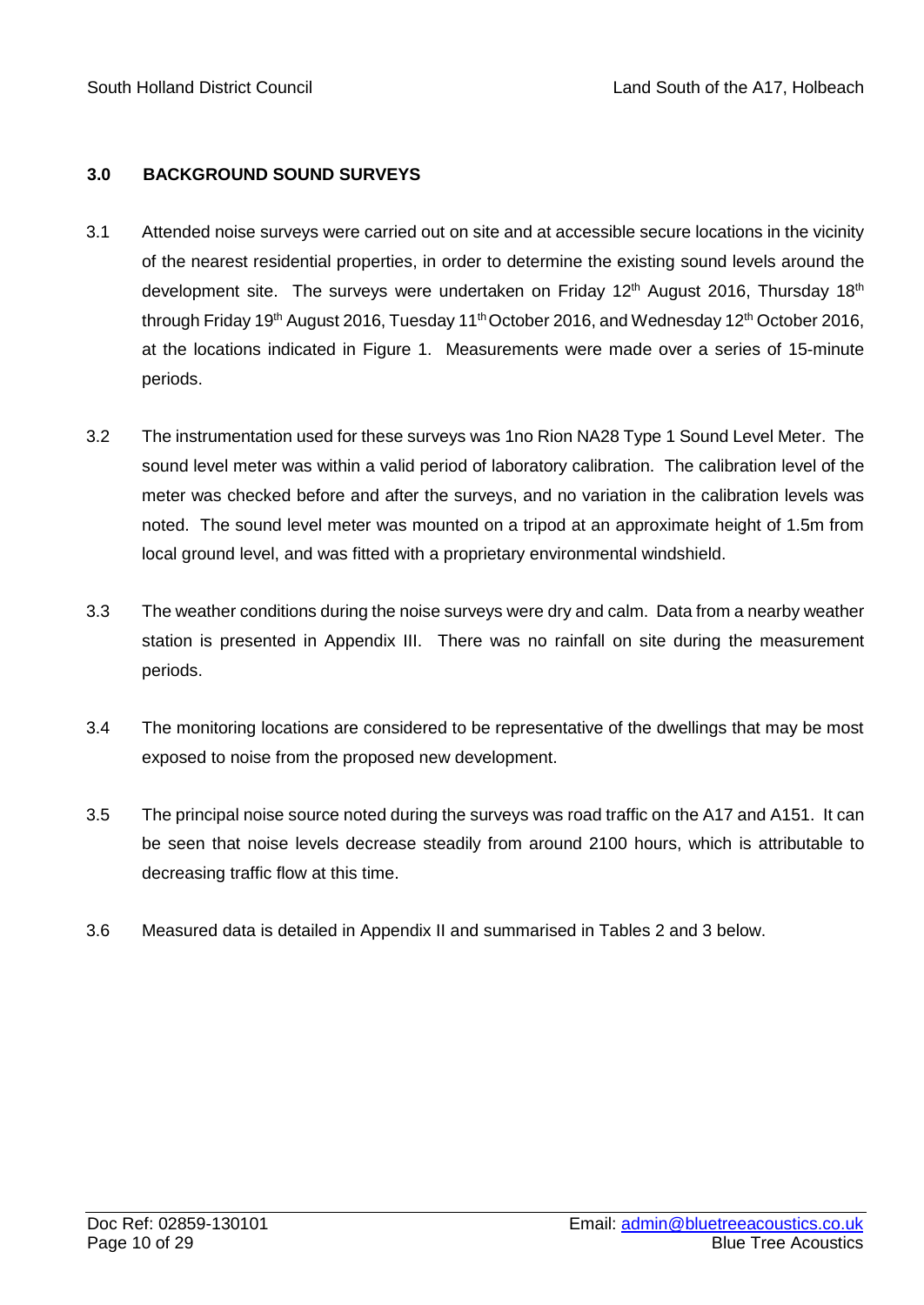| Location       | $dB$ $L_{Aeq}$ | $dB$ $L_{Amax}$ | $dB$ $L_{A10}$ | $dB$ $LA90$ |
|----------------|----------------|-----------------|----------------|-------------|
| 1              | $52 - 60$      | $63 - 85$       | $49 - 59$      | $39 - 51$   |
| $\overline{2}$ | $60 - 64$      | $73 - 86$       | $63 - 67$      | $45 - 58$   |
| 3              | $60 - 65$      | $69 - 74$       | $63 - 68$      | $50 - 61$   |
| 4              | $45 - 57$      | $60 - 75$       | $48 - 58$      | $40 - 51$   |
| 5              | $66 - 76$      | $81 - 92$       | $65 - 80$      | $40 - 61$   |
| 6              | $68 - 76$      | $88 - 95$       | $67 - 81$      | $43 - 60$   |

**Table 2: Measured Daytime External Sound Levels**

| Location | $dB$ $L_{Aeq}$ | $dB$ $L_{A max}$ | $dB$ $LA10$ | $dB$ $LA90$ |
|----------|----------------|------------------|-------------|-------------|
| 1        | $44 - 47$      | $57 - 59$        | $48 - 52$   | $31 - 34$   |
| 2        | $57 - 58$      | $71 - 73$        | $62 - 63$   | $33 - 41$   |
| 3        | $56 - 58$      | $72 - 74$        | $61 - 62$   | $36 - 42$   |
| 4        | $41 - 42$      | $51 - 54$        | 45          | $30 - 33$   |
| 5        | $71 - 74$      | $90 - 91$        | $71 - 79$   | $50 - 55$   |
| 6        | $71 - 75$      | $88 - 90$        | $73 - 79$   | $49 - 54$   |

3.7 From the data presented in Appendix II, representative background sound levels during daytime are determined to be 40dB LA90 at Location 1, 45dB LA90 at Location 2, 50dB LA90 at Location 3, 45dB LA90 at Location 4, 49dB LA90 at Location 5, and 49dB LA90 at Location 6. Background sound levels during nighttime are determined to be 31dB  $L_{A90}$  at Location 1, 33dB  $L_{A90}$  at Location 2, 36dB LA90 at Location 3, and 30dB LA90 at Location 4. Nighttime background sound levels at Locations 5 and 6 were taken during morning hours which were dominated by A151 road traffic, and therefore the representative nighttime value has been based on data at Locations 3 and 4, and taken as 35dB LA90.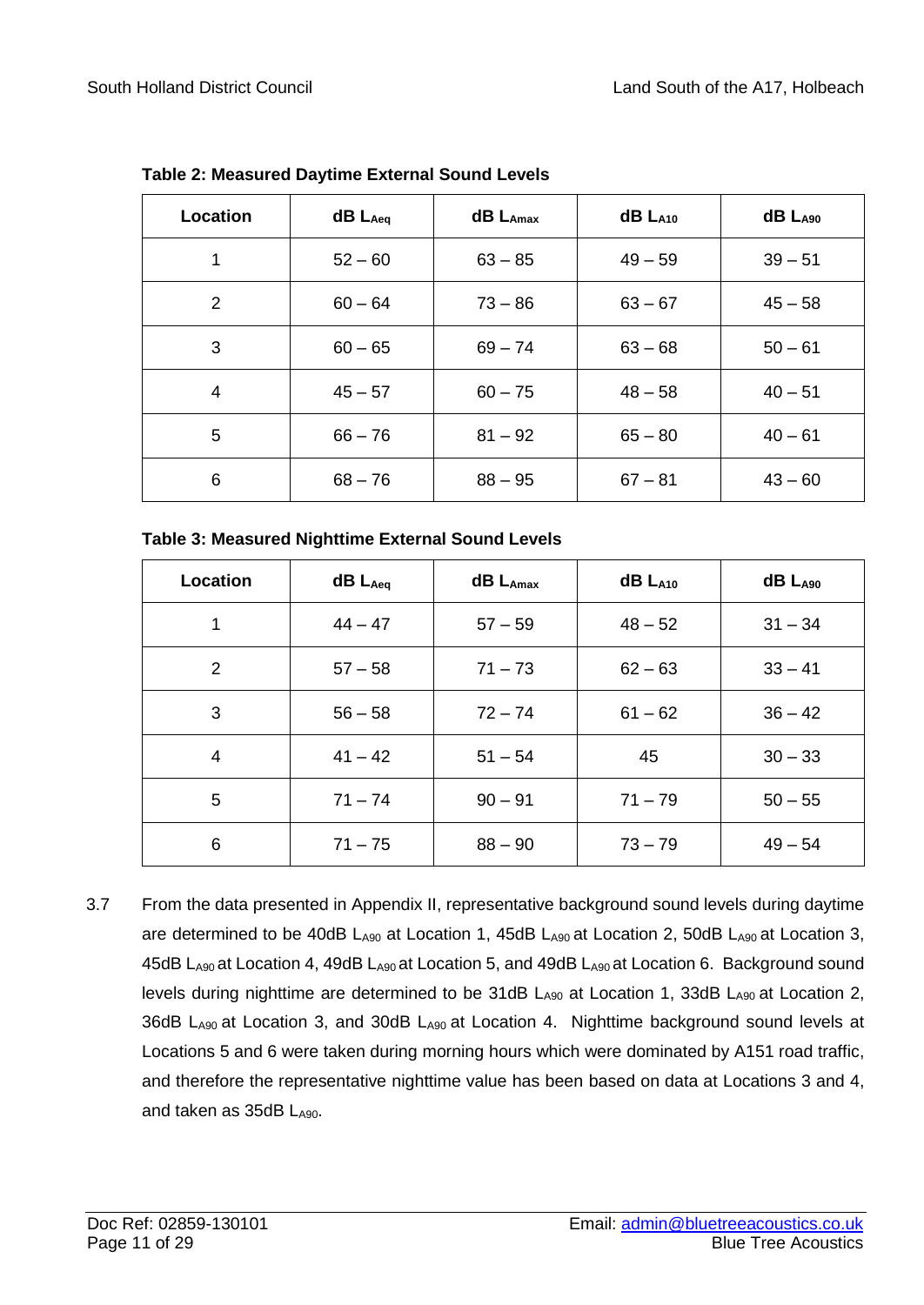#### **4.0 NOISE ASSESSMENT & ACOUSTIC DESIGN**

4.1 BS4142 is the relevant standard for assessing potential impact of the proposed new industrial units. Based on the measured background sound levels, the following design targets are considered appropriate. These targets are equivalent to the derived representative background sound levels at the nearby residential properties, and therefore can be considered as having low impact.

|                                        | <b>Time Period</b>                |                                     |  |  |  |
|----------------------------------------|-----------------------------------|-------------------------------------|--|--|--|
| Location                               | <b>Daytime</b><br>$(0700 - 2300)$ | <b>Nighttime</b><br>$(2300 - 0700)$ |  |  |  |
| Residential properties near Location 1 | 40                                | 31                                  |  |  |  |
| Residential properties near Location 2 | 45                                | 33                                  |  |  |  |
| Residential properties near Location 3 | 50                                | 36                                  |  |  |  |
| Residential properties near Location 4 | 45                                | 30                                  |  |  |  |
| Residential properties near Location 5 | 49                                | 35                                  |  |  |  |
| Residential properties near Location 6 | 49                                | 35                                  |  |  |  |

#### **Table 4: Rating Level Design Targets for Control of Industrial Sound (BS4142 dB LAr,Tr)**

- 4.2 The above targets are also appropriate to ensure sound levels are within the limits defined in BS8233 as suitable for residential properties.
- 4.3 Activities associated with the new development will generate sound. There are a number of types of sound source that should be considered.

#### **Deliveries and Unloading Activities**

4.4 The development will receive and send deliveries from vans and HGVs. The design of the development can ensure that all buildings face inwards into the site, and therefore external yards and parking areas are shielded from the site boundaries by the new buildings themselves. HGVs would likely drive into the yard area and reverse into the building or loading bays. Deliveries would then be loaded and unloaded in this area. Delivery and loading activities would potentially take place within loading bays or roller shutter doorways, and therefore will be mostly contained within the building envelope.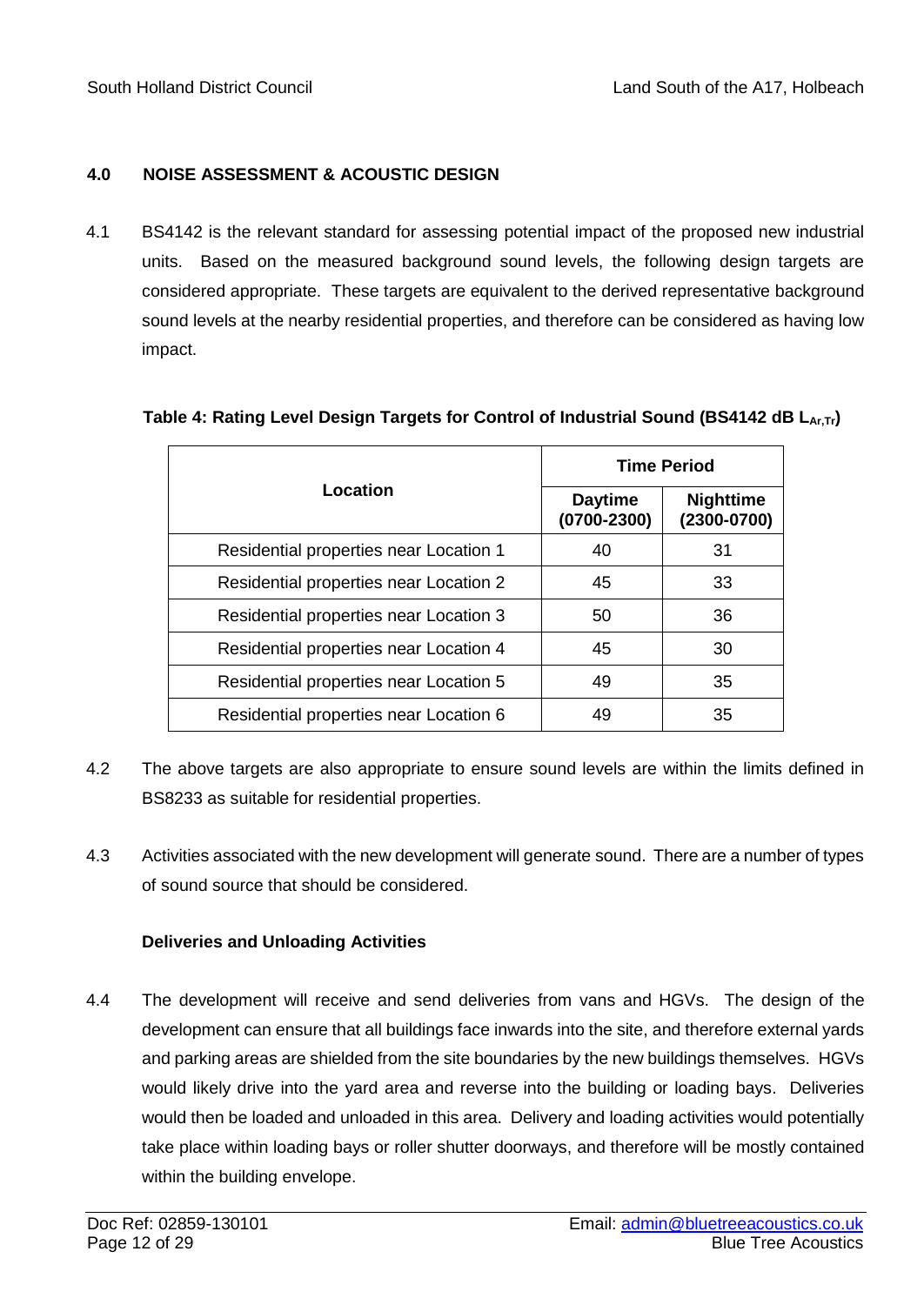- 4.5 The sound level of a single delivery within a yard area has been calculated based on the above in conjunction with file data for typical HGV delivery vehicle sound levels for driving and manoeuvring within a service yard.
- 4.6 For existing residential properties near Locations 1-4, the prediction assumes an average distance of 250m between a residential receptor and the nearest loading/delivery area, and that line of sight is broken by the intervening building, as well as use of a white noise reversing alarm. Based on this, the predicted sound level at the nearest dwelling from a single delivery would be 6dB LAeq, thr during daytime, and 12dB LAeq, 15min during nighttime. During daytime, it would be feasible to expect multiple deliveries within the hourly assessment period. As an example, the predicted daytime sound level from 4no deliveries (e.g. one every 15 minutes) would become 12dB LAeq,1hr.
- 4.7 For Locations 5 and 6, representative of the permanent Travellers site and potential nearby future residential development, the prediction assumes an average distance of 80m between a residential receptor and the nearest loading/delivery area, and that the line of sight is broken by the intervening building, as well as use of a white noise reversing alarm. Based on this, the predicted sound level at the nearest dwelling from a single delivery would be 14dB LAeq, 1hr during daytime, and 20dB LAeq,15min during nighttime. During daytime, it would be feasible to expect multiple deliveries within the hourly assessment period. As an example, the predicted daytime sound level from 4no deliveries (e.g. one every 15 minutes) would become 20dB LAeq,1hr.
- 4.8 It is feasible that deliveries at multiple buildings could occur simultaneously, but the additional distance and screening from another source location to a given receiver position is such that the additional sound impact would be minimal when added to that of the nearest delivery location.

#### **Break-out Sound from Industrial Activity**

- 4.9 The types of activities within the proposed industrial units are not currently known. Indicative calculations have therefore been carried out to determine recommended maximum internal noise levels to limit the potential for sound break-out from the units adversely affecting the nearest noise-sensitive receptors.
- 4.10 The calculations for new units along the boundaries assume an external building envelope construction of lightweight metal cladding, building height of 2no storeys, all doors and windows closed, and the shortest distance to the nearest residential receptor. The sound reduction values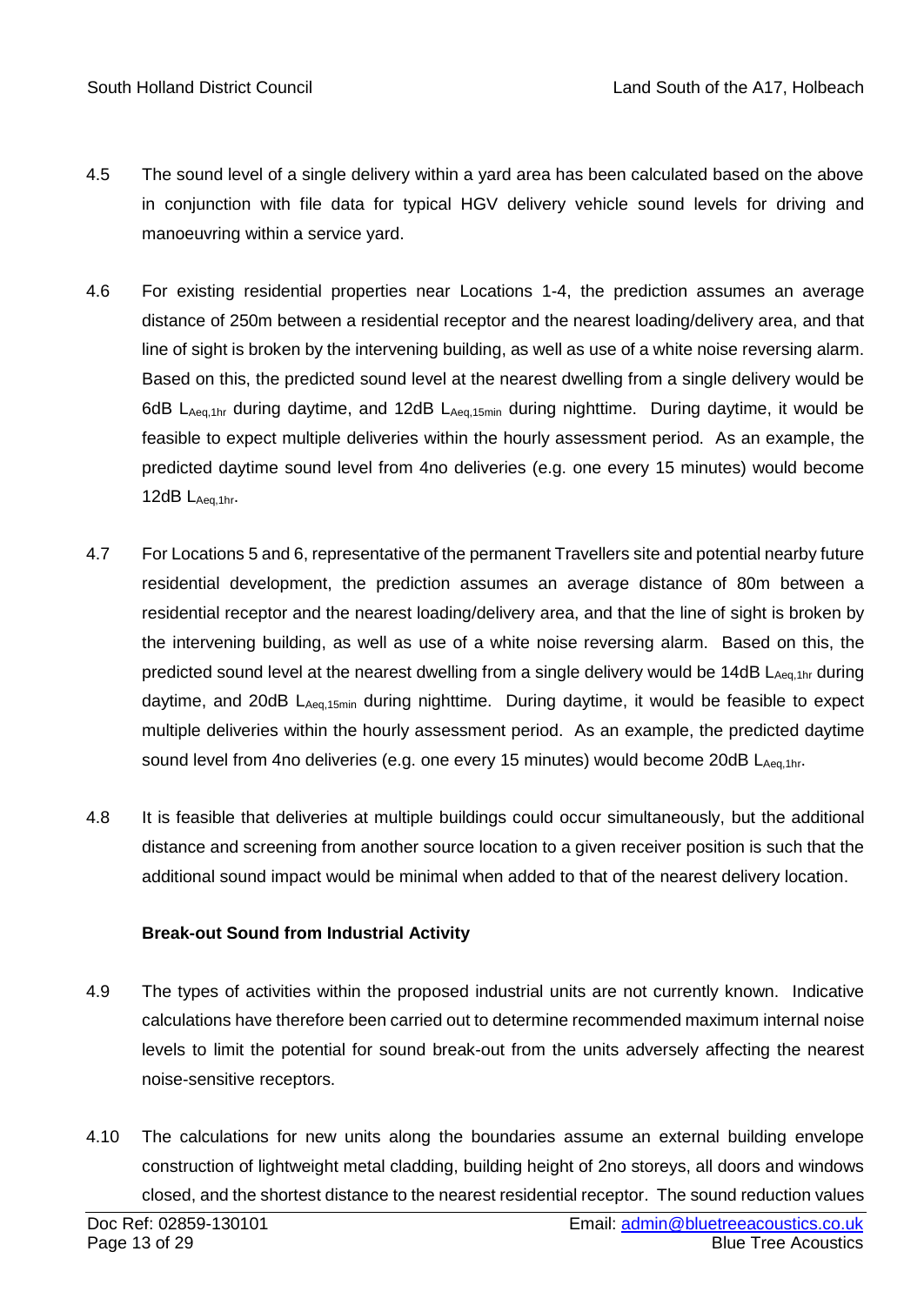in Table 5 published by Kingspan for lightweight cladding panels have been used to provide a suitable minimum performance requirement for the building envelope construction.

|                                                                                       |       | <b>Octave Band Minimum Sound Reduction Indices (dB)</b> |     |     |     |    |    |    |  |
|---------------------------------------------------------------------------------------|-------|---------------------------------------------------------|-----|-----|-----|----|----|----|--|
| <b>Description</b>                                                                    | $R_w$ | 63                                                      | 125 | 250 | 500 | 1k | 2k |    |  |
| Kingspan KS1000<br>RW/40 with 50mm<br>insulation wool &<br>0.7mm inner steel<br>liner | 38    | 13                                                      | 14  | 29  | 38  | 40 | 45 | 55 |  |

**Table 5: Building Envelope Minimum Sound Reduction Requirements**

- 4.11 For existing residential properties near Locations 1-4, based on the above, an internal noise level of 85dB LAeq would result in a sound level of 20dB LAeq at the nearest residential receptor at 200m. For receptors at greater distance, the received sound level will be less than 20dB  $L_{Aeq}$  due to the additional distance attenuation. This is suitable to meet the BS4142 design target values set out above for both daytime and nighttime. If daytime use only is required, a lower sound insulation performance for the building envelope could be considered. Dwellings are potentially exposed to break-out sound from multiple units, but the additional distance attenuation to a given receiver from other units is such that the cumulative sound level based on the above calculation would be around  $23dB$   $L_{Aeq}$ .
- 4.12 For Locations 5 and 6, representative of the permanent Travellers site and potential nearby future residential development, an internal noise level of 85dB LAeq would result in a sound level of 32dB LAeq at the nearest residential receptor at 50m. For receptors at greater distance, the received sound level will be less than  $32dB$  L<sub>Aeq</sub> due to the additional distance attenuation. Dwellings are potentially exposed to break-out sound from multiple units, but the additional distance attenuation to a given receiver from other units is such that the cumulative sound level based on the above calculation would be around 35dB LAeq. This is suitable to meet the BS4142 design target values set out above for daytime, but would exceed the nighttime target. Options to reduce potential noise impact at the southern boundary should therefore be considered. These options will be determined in the detailed design of the scheme, but could include:
	- Locating only buildings or zones that entail low noise generating uses near the southern boundary, e.g. offices, R&D, etc.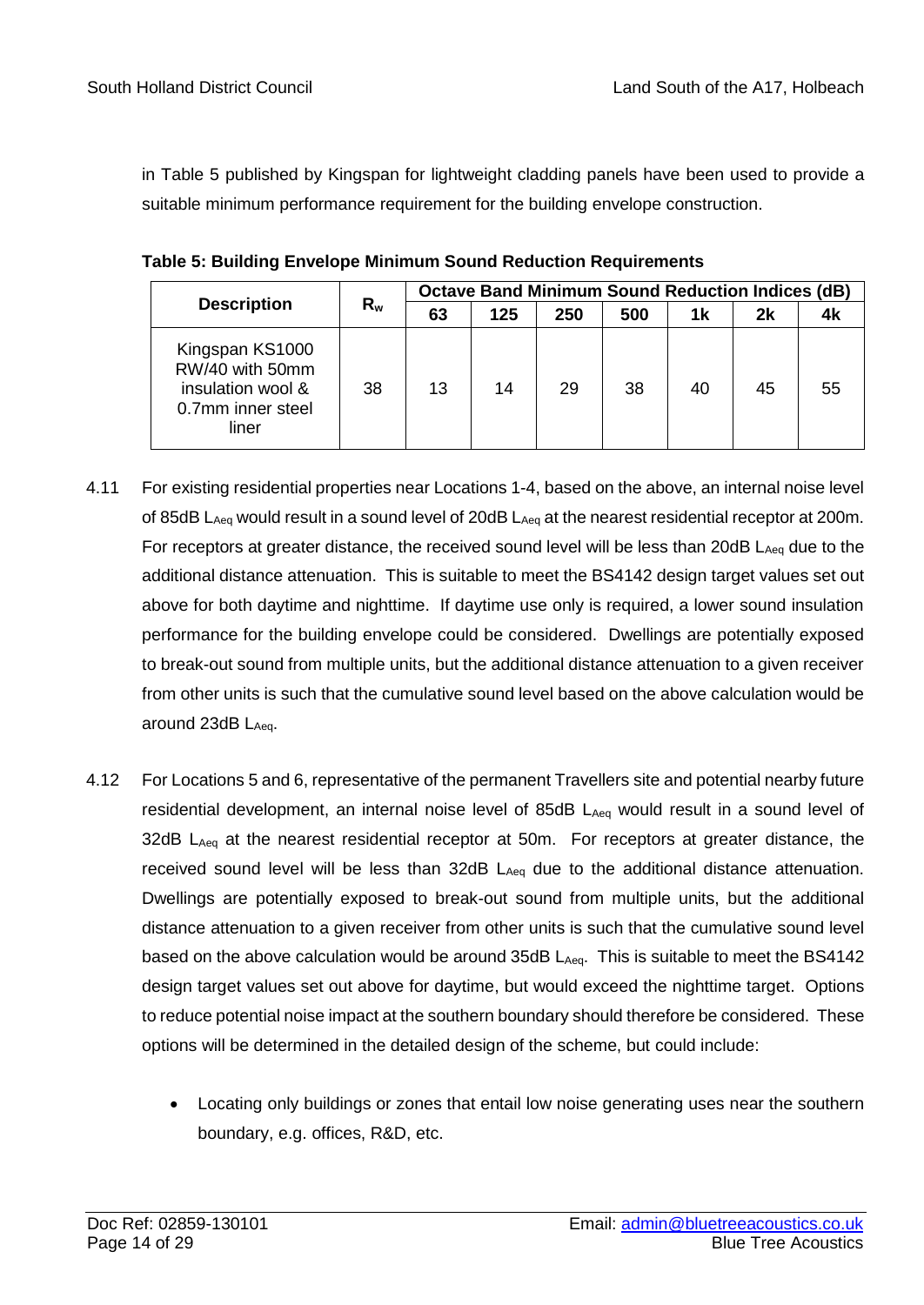- Provide enhanced sound insulation to buildings located near the southern boundary that potentially generate high levels of internal noise.
- Provision of a buffer zone to increase separation between new noise generating uses and the residential boundary.
- Provision of earth bund and/or barrier fencing to provide an acoustic barrier between new noise sources and the residential boundary.
- 4.13 The assumed internal noise level is 85dB  $L_{Aea}$ , which is representative of a number of typical light industrial/commercial uses, including sound sources such as intermittent machine operation or manual work with hand-held tools. It is very unlikely that this sound level would occur continuously; nonetheless, the calculation is based on this sound level as being representative of typical sound generation that could feasibly occur, albeit for a short duration. If internal noise levels greater than 85dB  $L_{Aeg}$  are envisaged, the sound insulation performance of the building envelope must be increased accordingly.
- 4.14 It should also be noted that current *Control of Noise at Work* legislation sets noise exposure action values at 80dB(A) as the lower limit and 85dB(A) as the upper limit. The internal noise levels used in this assessment are equal to the Upper Exposure Action Value (8-hour day average), which has been assumed to occur for a period of 1 hour during daytime. At these levels, the wearing of hearing protection and the use of other mitigation measures by the operator to reduce noise levels would be compulsory. It is therefore very unlikely that there would be prolonged generation of the high noise levels indicated above in all the units simultaneously. It can reasonably be expected that typical operating noise levels will be much lower and subsequent noise impact on nearby residential properties will be notably less, being mainly in the region considered to be of low impact.

#### **Fixed Plant & Mechanical Services Sound**

4.15 Any new mechanical services, ventilation equipment, or external fixed plant for the proposed new units should be designed to adequately control sound impact upon the existing ambient noise climate. Detailed assessment of future plant will be undertaken once the end users are established and the plant items are known. However, we are able to set suitable limits for the plant sound to not exceed. It is considered that the combined BS4142 Rating Level, including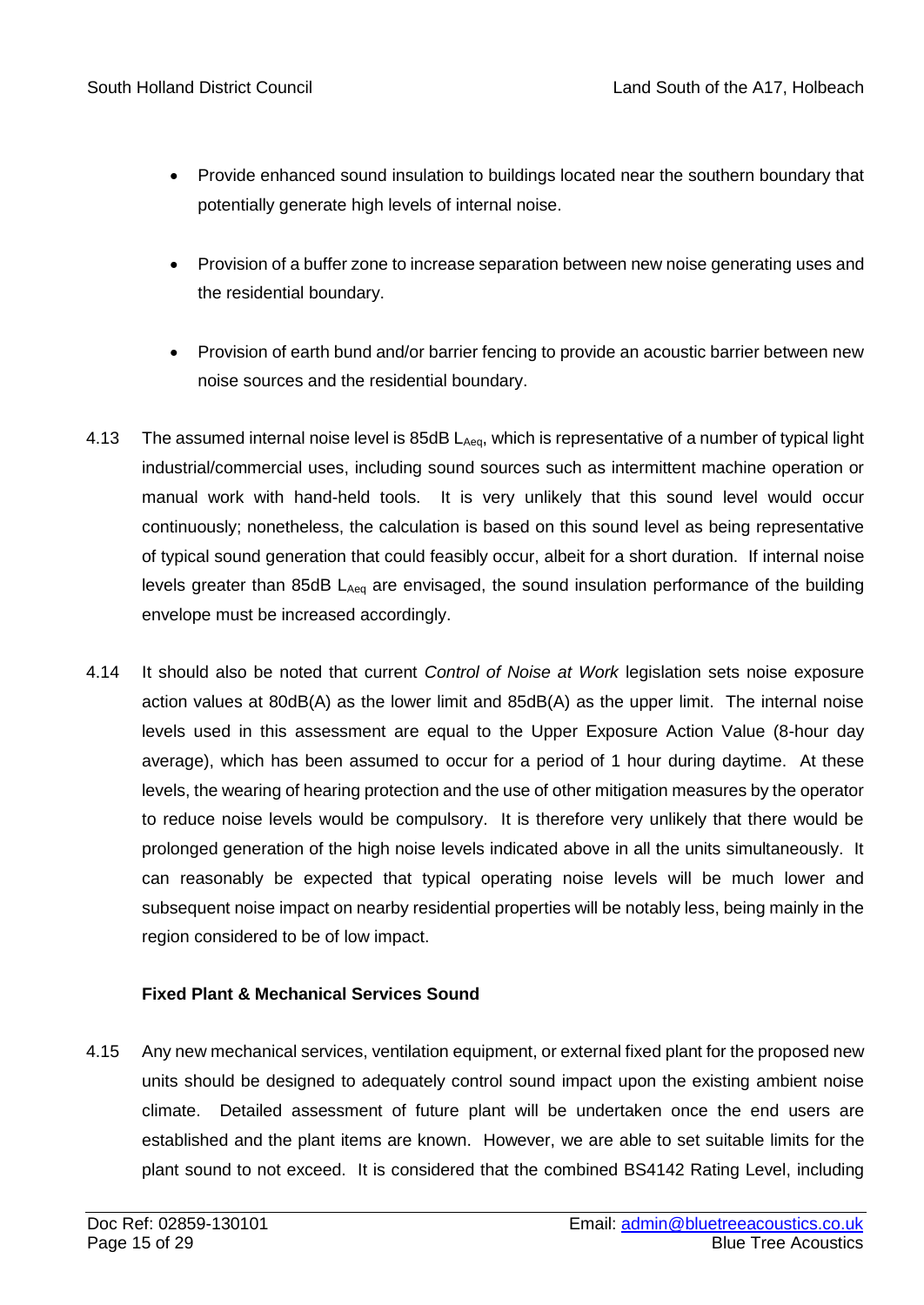sound contribution from deliveries, building break-out sound, and fixed external plant, should not exceed the limits defined in Table 4. To achieve this, the table below summarises suitable limits in terms of maximum permissible levels of external plant sound at nearby dwellings. Any plant sound assessment should consider appropriate adjustment for the characteristic features of the sound. In particular, this may require a tonal adjustment  $K_t$  to be applied. If such a penalty were due, the below limits would reduce accordingly.

|                                        | <b>Time Period</b>                |                                     |  |  |  |
|----------------------------------------|-----------------------------------|-------------------------------------|--|--|--|
| Location                               | <b>Daytime</b><br>$(0700 - 2300)$ | <b>Nighttime</b><br>$(2300 - 0700)$ |  |  |  |
| Residential properties near Location 1 | 35                                | 25                                  |  |  |  |
| Residential properties near Location 2 | 40                                | 26                                  |  |  |  |
| Residential properties near Location 3 | 45                                | 30                                  |  |  |  |
| Residential properties near Location 4 | 40                                | 23                                  |  |  |  |
| Residential properties near Location 5 | 43                                | 29                                  |  |  |  |
| Residential properties near Location 6 | 43                                | 29                                  |  |  |  |

#### **Table 6: Outline Limits for Control of Mechanical Services Sound Emissions (dB LAeq)**

4.16 A full BS4142 assessment is not possible at this time, as suitably detailed information on the proposed new sound sources is not available. However, based on the above, an indicative BS4142 calculation at the nearest residential locations is given in the following table in order to demonstrate that, with appropriate design and sound control, the proposed development can achieve suitably low sound impact.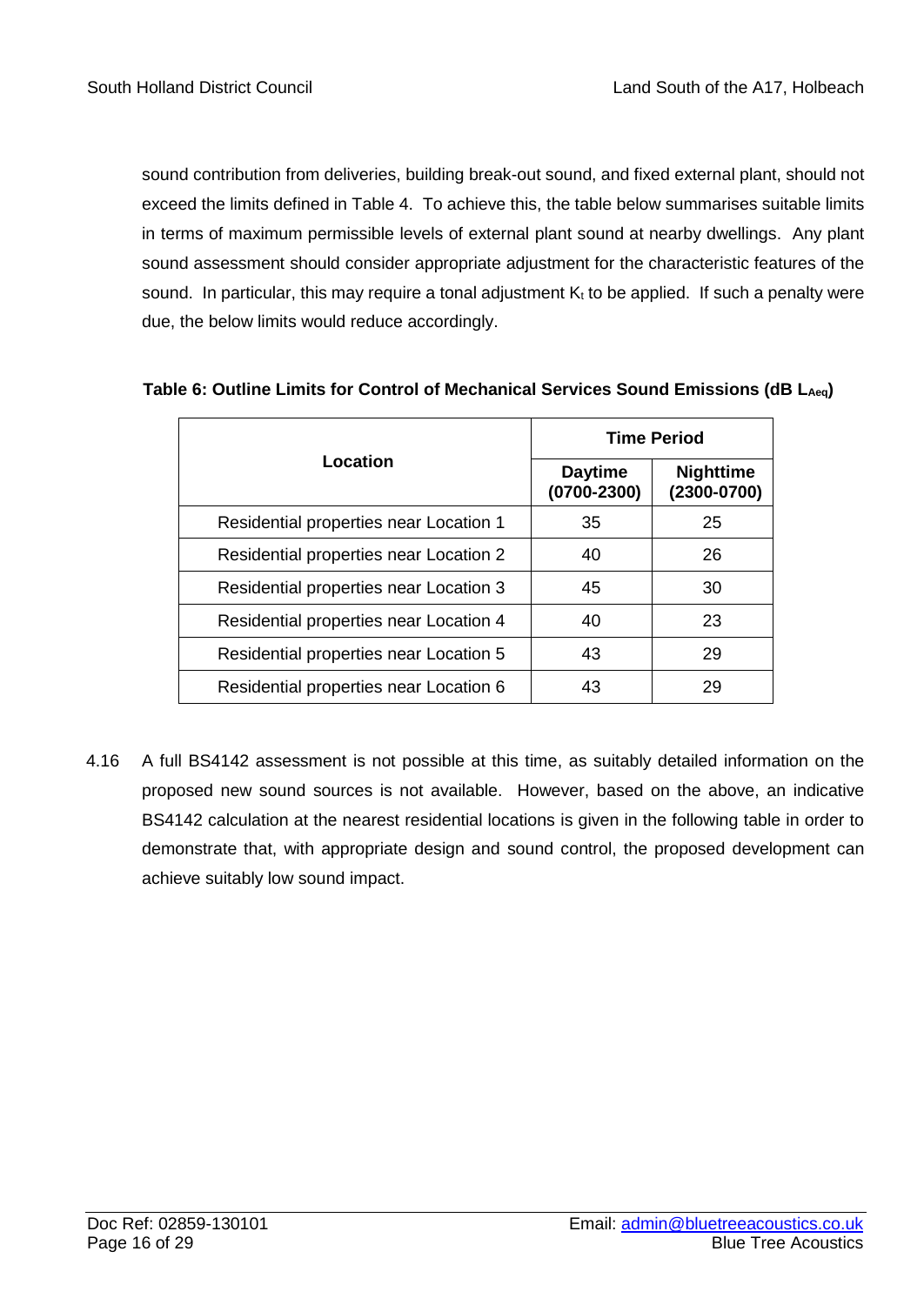|                                                                                                                  | <b>Location 1</b> |       | <b>Location 2</b><br><b>Location 3</b> |       | <b>Location 4</b> |       | <b>Locations</b><br>5&6 |       |      |       |
|------------------------------------------------------------------------------------------------------------------|-------------------|-------|----------------------------------------|-------|-------------------|-------|-------------------------|-------|------|-------|
|                                                                                                                  | Day               | Night | Day                                    | Night | Day               | Night | Day                     | Night | Day  | Night |
| <b>Building break-out</b><br>sound level dB LAeq at<br>receiver (cumulative<br>level from multiple<br>buildings) | 19                | 19    | 23                                     | 23    | 23                | 23    | 21                      | 21    | 35   | $20*$ |
| Delivery vehicle sound<br>level $dB$ $L_{Aeq}$ at receiver                                                       | 12                | 12    | 12                                     | 12    | 12                | 12    | 12                      | 12    | 20   | 20    |
| Fixed plant sound level<br>$dB$ L <sub>Aeq</sub> at receiver                                                     | 35                | 25    | 40                                     | 26    | 45                | 30    | 40                      | 23    | 43   | 29    |
| <b>Total Specific sound</b><br>level at receiver                                                                 | 35                | 26    | 40                                     | 28    | 45                | 31    | 40                      | 25    | 44   | 30    |
| Subjective penalty for<br>just perceptible tonality                                                              | $+2$              | $+2$  | $+2$                                   | $+2$  | $+2$              | $+2$  | $+2$                    | $+2$  | $+2$ | $+2$  |
| Subjective penalty for<br>intermittency                                                                          | $+3$              | $+3$  | $+3$                                   | $+3$  | $+3$              | $+3$  | $+3$                    | $+3$  | $+3$ | $+3$  |
| Rating level                                                                                                     | 40                | 31    | 45                                     | 33    | 50                | 36    | 45                      | 30    | 49   | 35    |
| Background sound<br>level                                                                                        | 40                | 31    | 45                                     | 33    | 50                | 36    | 45                      | 30    | 49   | 35    |
| <b>Difference</b>                                                                                                | $+0$              | $+0$  | $+0$                                   | $+0$  | $+0$              | $+0$  | $+0$                    | $+0$  | $+0$ | $+0$  |

| Table 7: Indicative BS4142 Assessment to Nearest Noise-Sensitive Properties |  |  |
|-----------------------------------------------------------------------------|--|--|
|                                                                             |  |  |

\*This value assumes mitigation measures as outlined in 4.12 above have been implemented in order to reduce noise impact from new buildings.

- 4.17 The above table shows that the desirable +0dB BS4142 criteria can be met, based on the sound levels for each type of activity as set out above. Each line shows +0dB because the plant sound limit has been adjusted in each case in order that the +0dB benchmark is not exceeded. Further assessment shall be undertaken as more detailed information on the development design becomes known.
- 4.18 A detailed assessment of traffic flow data has not been undertaken. However, vehicle access to the proposed new units is via the A151 from the southeast, which runs centrally within the site, and therefore is shielded to nearby housing by the various buildings on site. On this basis, and considering the existing level of general traffic noise in the area from the A17 and A151, additional vehicle movements within the new development are unlikely to have a significant sound impact.
- 4.19 Existing ambient noise levels typically range between 55 to 73dB LAeq at residential locations during the day, and so are already greater than the desirable external levels given in BS8233. It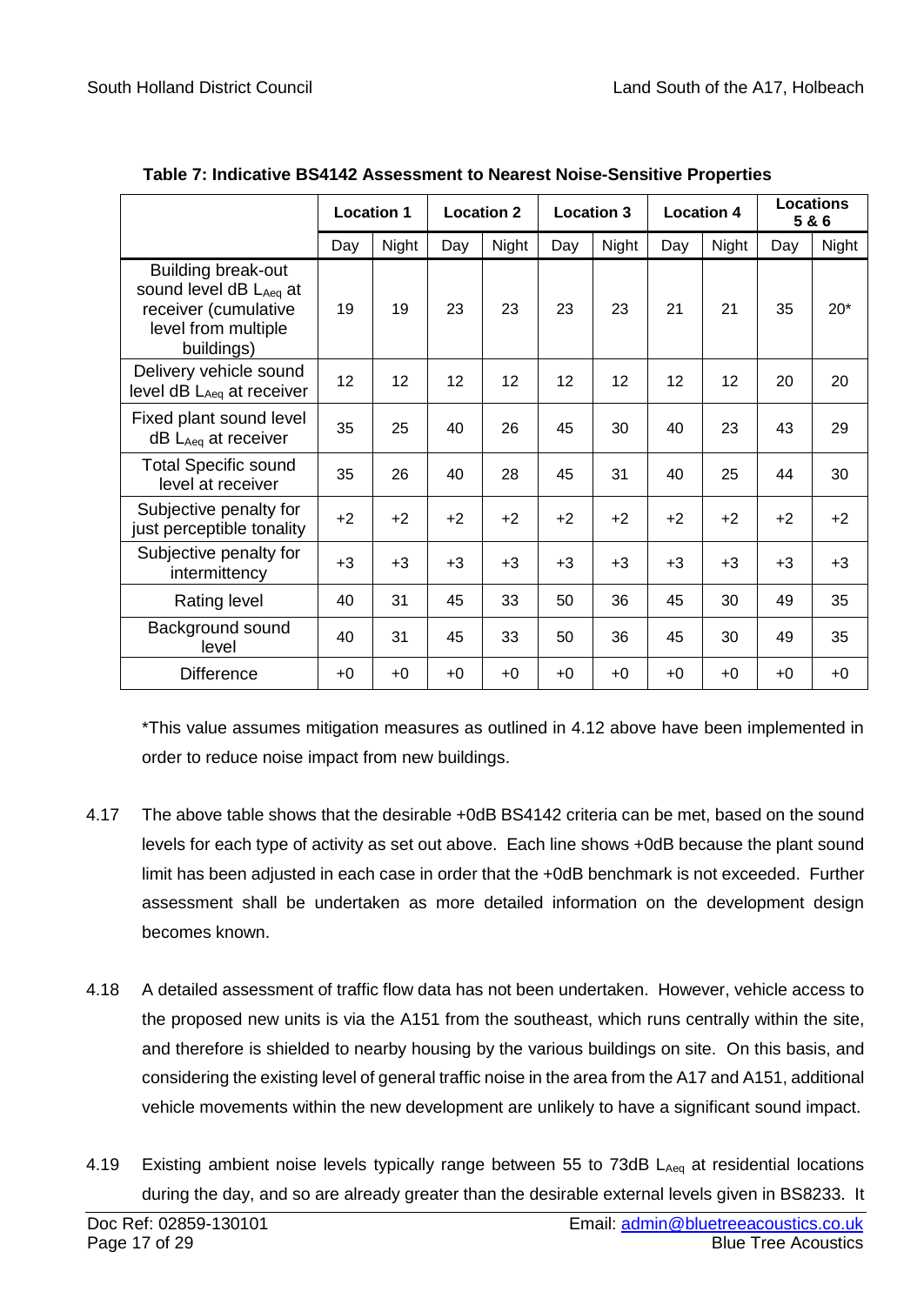is anticipated that sound levels generated as a result of the scheme will be sufficiently low that the ambient noise levels at residential locations will not significantly change as a result of the scheme or vehicle movements associated with the scheme.

- 4.20 There may be potential for some sound from new outdoor agricultural machinery. However, this would not represent a significant change from existing conditions given the existing use of the land for agricultural purposes, and therefore is expected to be of minimal sound impact, i.e. no change.
- 4.21 All recommendations given herein are for acoustic purposes only. Any other requirements such as structural, thermal, fire safety, etc., should be checked by suitably qualified specialists.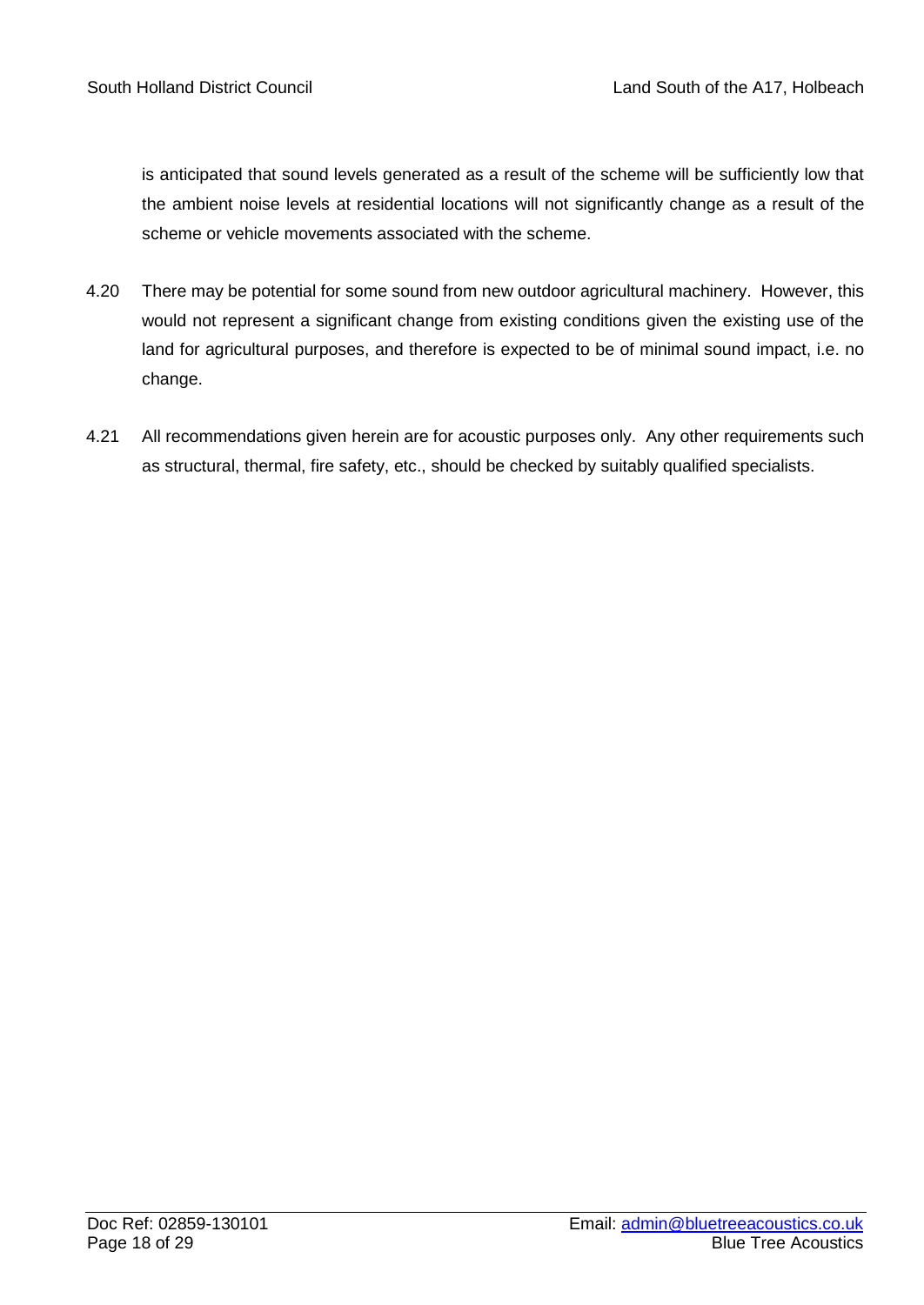#### **5.0 SUMMARY AND CONCLUSIONS**

- 5.1 A noise assessment has been carried out relating to a proposal to develop new industrial units on Land South of the A17, Holbeach.
- 5.2 Background sound surveys have been undertaken during a weekday and a weeknight in order to determine the existing noise climate at the development site.
- 5.3 Based on the noise survey results, an assessment of predicted sound impact from use of the new units has been undertaken.
- 5.4 Where appropriate, sound impact from sources of an industrial nature has been assessed with reference to BS4142. The result of the assessment shows that the proposed development can be designed and constructed such that new sound emissions are no greater than existing background sound levels.
- 5.5 Given the nature of the existing noise climate around the site, this level of sound impact is considered to be low and unlikely to have negative effect on nearby residential amenity.
- 5.6 Example mitigation measures to reduce potential noise impact upon nearby noise-sensitive properties have been outlined.
- 5.7 Outline noise limits have been given for design of any future mechanical services plant proposed for the new development in order to suitably control plant sound emission.
- 5.8 It is considered that existing ambient noise levels at residential locations will not be significantly increased as a result of the scheme.
- 5.9 Considering the above, the proposed development is not expected to have a negative effect on the amenity of occupants of nearby residential properties by way of sound. In order to ensure suitable sound levels are achieved, it is recommended that the acoustic design of the units be reviewed once the design develops and more detail of the potential end users is known.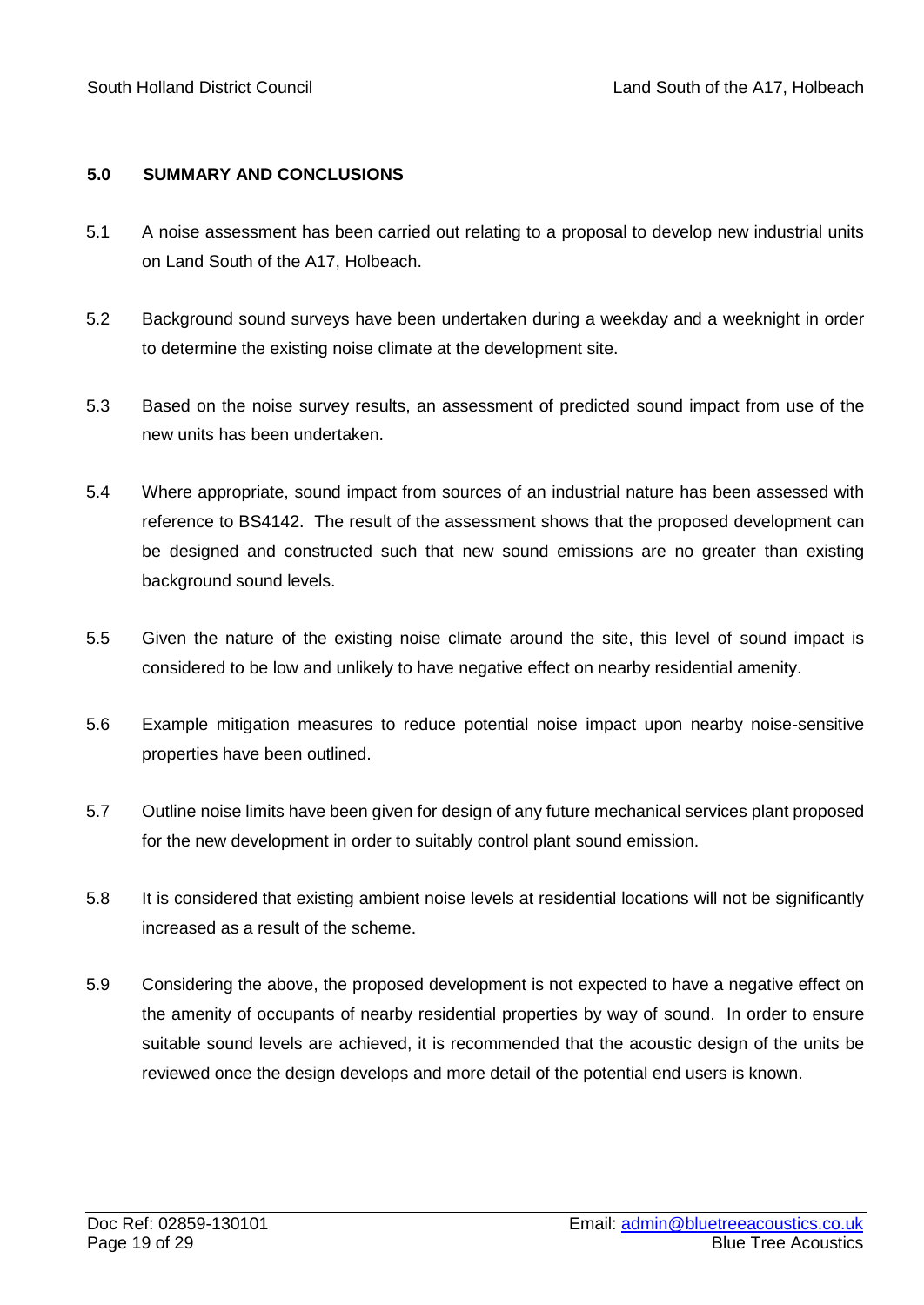

#### **FIGURE 1 – BACKGROUND SOUND SURVEY MEASUREMENT LOCATIONS**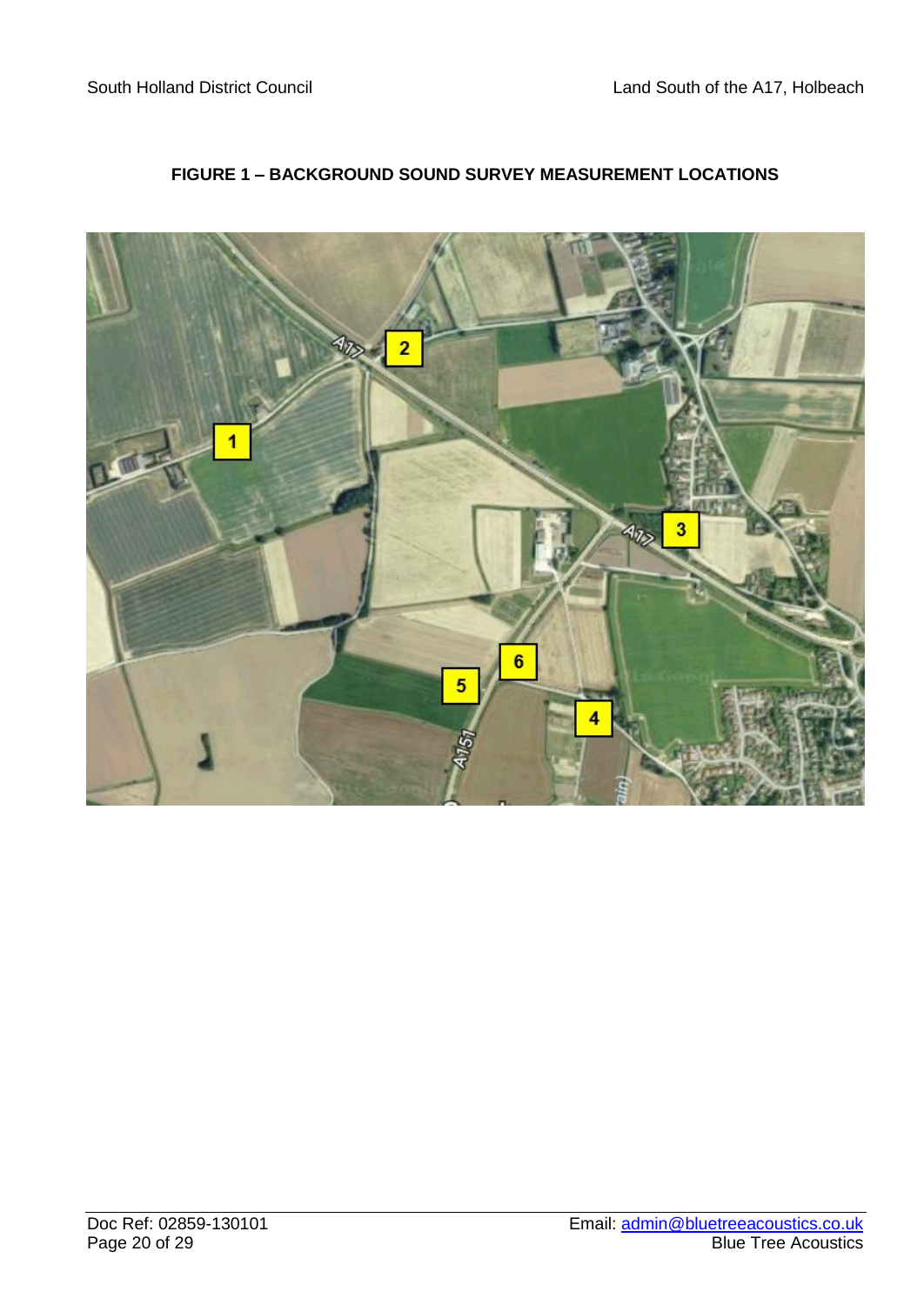

### **FIGURE 2 – INDICATIVE PROPOSED SITE LAYOUT**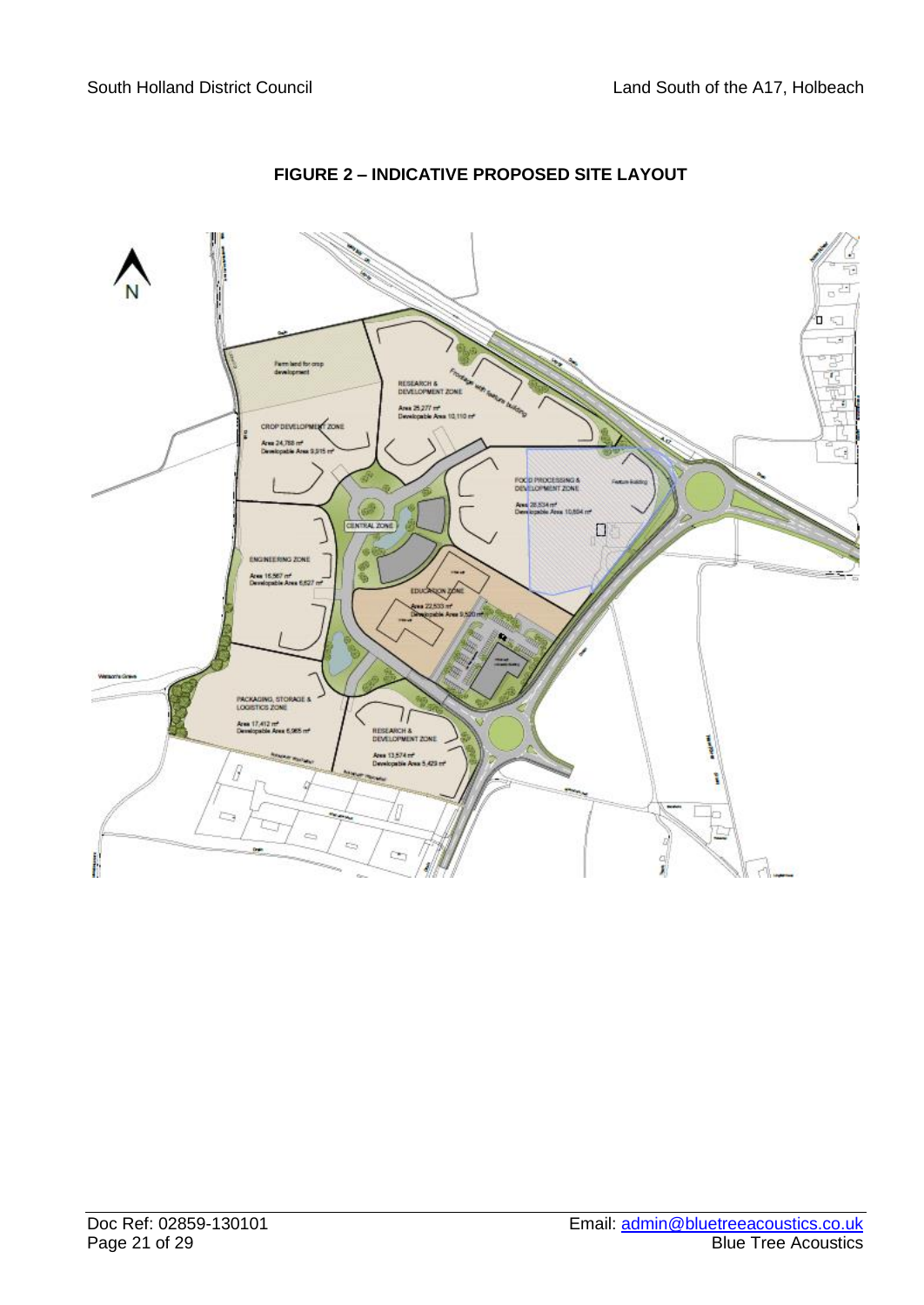

#### **FIGURE 3 – SITE AERIAL VIEW WITH OVERLAY OF PROPOSED SITE LAYOUT**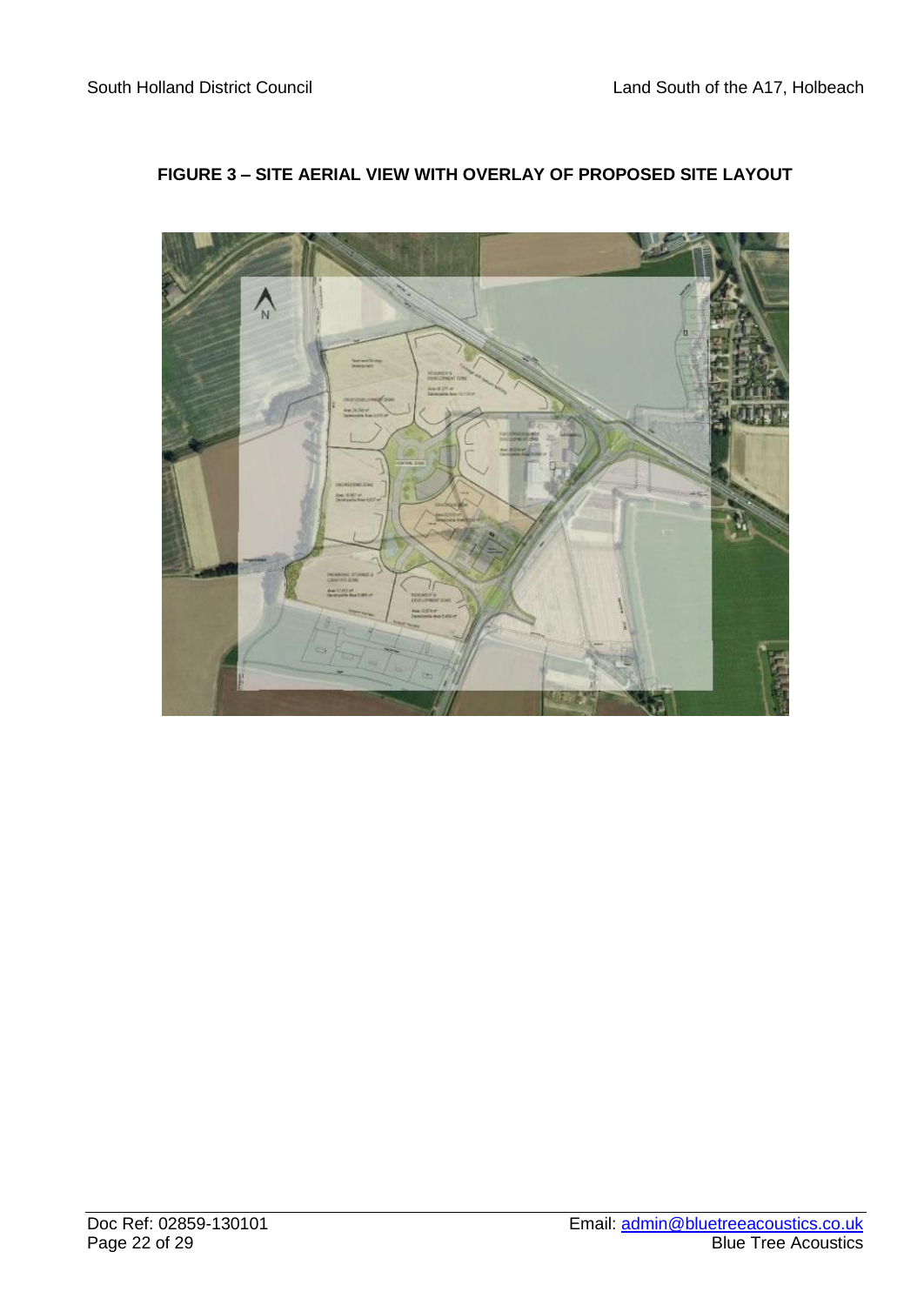#### **APPENDIX I – NOISE UNITS AND INDICES**

#### a) Sound Pressure Level and the decibel (dB)

A sound wave is a small fluctuation of pressure in air. The human ear responds to these variations in pressure, producing the sensation of hearing. The ear can detect a very wide range of pressure variations. Due to the wide range of pressure variations detectable by the ear, a logarithmic scale is used to convert the values into manageable numbers. The dB (decibel) is the logarithmic unit used to describe sound (or noise) levels. The usual range of sound pressure levels is from 0 dB (threshold of hearing) to 120 dB (threshold of pain).

b) Frequency and Hertz (Hz)

Frequency is a measure of the rate of fluctuation of a sound wave. The unit used is cycles per second, or Hertz (Hz). Sometimes large frequencies are often written as kilohertz (kHz), where 1kHz = 1000Hz.

Young people with normal hearing can hear frequencies in the range 20Hz to 20kHz. However, the upper frequency limit gradually reduces as a person gets older.

As the ear hears some frequencies better than others, the A-weighting scale is used to mimic human hearing. A-weighing applies a correction to the sound level at a given frequency depending on how well the ear hears that frequency.

#### c) Glossary of Terms

In order to describe noise where the level is continuously varying, a number of other indices, including statistical parameters, are used. The indices used in this report are described below.

- L<sub>Aeq</sub> This is the A-weighted equivalent continuous sound level which is an average of the total sound energy measured over a specified time period. In other words,  $L_{Aeq}$  is the level of a continuous noise which has the same total (A-weighted) energy as the real fluctuating noise, measured over the same time period.
- LAmax This is the maximum A-weighted sound level that was recorded during the monitoring period.
- $L_{A90}$  This is the A-weighted sound level exceeded for 90% of the time period.  $L_{A90}$  is used as a measure of background noise.
- L<sub>A10</sub> This is the A-weighted sound level exceeded for 10% of the time period and is often used in the assessment of road traffic noise.
- SEL The SEL is the single event level (also sometimes called the sound exposure level). This is commutable with LAeq using the following formula:

 $SEL = L_{Aeq} + 10log(t)$  where t is time in seconds.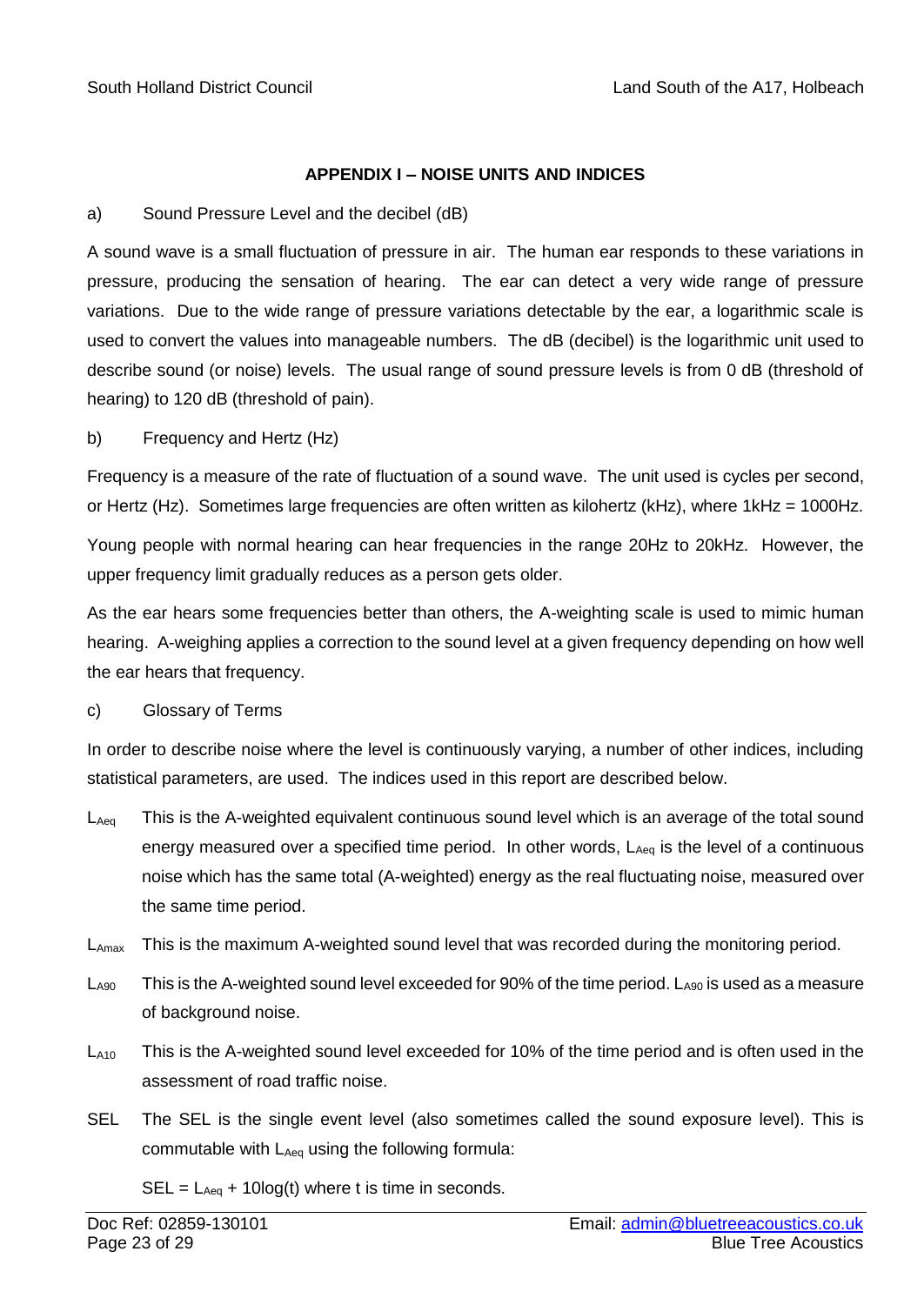#### **APPENDIX II – NOISE SURVEY DATA**

Measurement locations described as 'free-field' were suitably distant from acoustically reflecting surfaces and structures, other than the ground, to minimise the influence of reflections.

#### **Location 1 – Nearest Property to the West, along Stockwell Gate – Free-field**

Rion NA28 sound level meter, all values dB(A), 15-minute duration Friday 12/08/2016 and Thursday 18/08/2016 – Friday 19/08/2016

| <b>Date</b> | Time  | $L_{Aeq}$ | $L_{Amax}$ | $L_{A10}$ | $L_{A90}$ | <b>Comments</b>  |
|-------------|-------|-----------|------------|-----------|-----------|------------------|
| 12/08/2016  | 10:52 | 55.8      | 78.1       | 54.6      | 40.4      |                  |
| 12/08/2016  | 12:23 | 56.1      | 79.9       | 51.5      | 38.9      |                  |
| 12/08/2016  | 13:50 | 58.5      | 79.8       | 56.6      | 41.0      |                  |
| 18/08/2016  | 16:36 | 58.9      | 79.9       | 58.7      | 51.4      |                  |
| 18/08/2016  | 18:02 | 60.3      | 80.9       | 57.9      | 49.5      |                  |
| 18/08/2016  | 19:43 | 56.8      | 77.4       | 57.0      | 50.2      | A17 road traffic |
| 18/08/2016  | 21:04 | 51.8      | 63.4       | 54.4      | 46.6      |                  |
| 18/08/2016  | 22:48 | 54.6      | 84.6       | 49.4      | 39.8      |                  |
| 19/08/2016  | 00:30 | 44.0      | 57.0       | 48.0      | 34.2      |                  |
| 19/08/2016  | 02:04 | 45.3      | 57.4       | 50.1      | 32.6      |                  |
| 19/08/2016  | 03:34 | 47.4      | 58.7       | 51.6      | 30.9      |                  |

#### **Location 2 – Nearest Property to the North, off Mill Lane – Free-field**

Rion NA28 sound level meter, all values dB(A), 15-minute duration Friday 12/08/2016 and Thursday 18/08/2016 – Friday 19/08/2016

| <b>Date</b> | Time  | $L_{Aeq}$ | $L_{\text{Amax}}$ | $L_{A10}$ | $L_{A90}$ | <b>Comments</b>  |
|-------------|-------|-----------|-------------------|-----------|-----------|------------------|
| 12/08/2016  | 11:13 | 62.8      | 73.8              | 65.6      | 57.4      |                  |
| 12/08/2016  | 12:42 | 64.1      | 83.3              | 66.5      | 58.2      |                  |
| 12/08/2016  | 14:14 | 63.0      | 73.1              | 66.3      | 53.9      |                  |
| 18/08/2016  | 16:55 | 60.6      | 82.2              | 63.1      | 52.1      |                  |
| 18/08/2016  | 18:24 | 62.1      | 86.0              | 63.9      | 54.2      |                  |
| 18/08/2016  | 20:03 | 60.4      | 74.7              | 64.3      | 45.4      | A17 road traffic |
| 18/08/2016  | 21:23 | 61.9      | 77.1              | 66.0      | 45.4      |                  |
| 18/08/2016  | 23:14 | 57.9      | 71.4              | 62.6      | 40.5      |                  |
| 19/08/2016  | 00:52 | 56.8      | 70.6              | 62.4      | 33.0      |                  |
| 19/08/2016  | 02:24 | 57.1      | 72.5              | 62.4      | 38.2      |                  |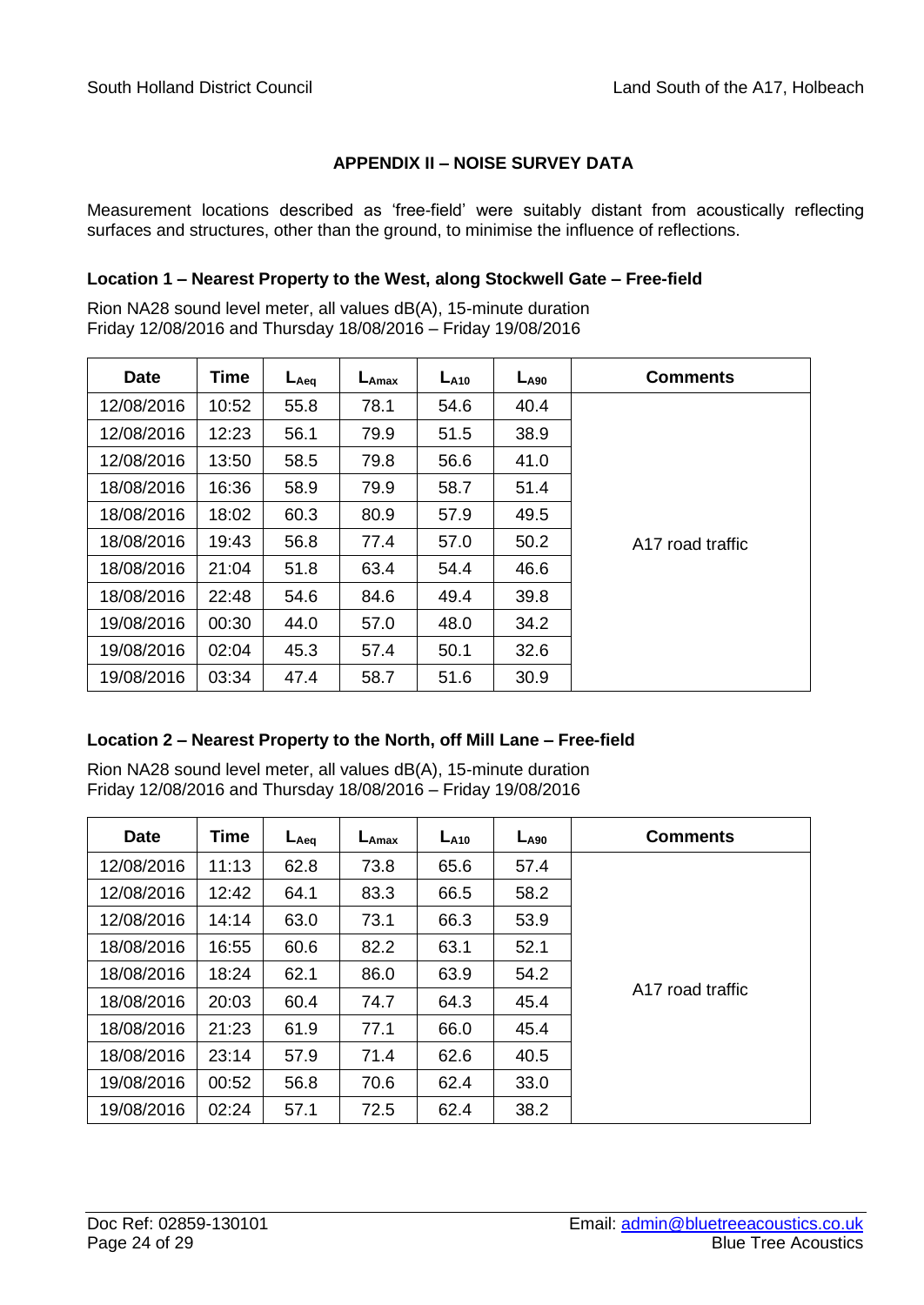#### **Location 3 – Nearest Property to the East, off Welbourne Lane North – Free-field**

Rion NA28 sound level meter, all values dB(A), 15-minute duration Friday 12/08/2016 and Thursday 18/08/2016 – Friday 19/08/2016

| <b>Date</b> | Time  | $L_{Aeq}$ | $L_{\text{Amax}}$ | $L_{A10}$ | $L_{A90}$ | <b>Comments</b>  |
|-------------|-------|-----------|-------------------|-----------|-----------|------------------|
| 12/08/2016  | 11:34 | 63.3      | 71.3              | 65.4      | 59.9      |                  |
| 12/08/2016  | 13:01 | 63.7      | 73.8              | 66.6      | 58.9      |                  |
| 12/08/2016  | 14:37 | 65.0      | 72.4              | 67.6      | 60.5      |                  |
| 18/08/2016  | 17:18 | 62.5      | 72.6              | 65.2      | 57.8      |                  |
| 18/08/2016  | 18:46 | 60.9      | 69.3              | 63.4      | 54.9      |                  |
| 18/08/2016  | 20:22 | 60.4      | 68.5              | 63.9      | 51.9      | A17 road traffic |
| 18/08/2016  | 22:01 | 61.6      | 74.4              | 65.5      | 50.3      |                  |
| 18/08/2016  | 23:36 | 57.4      | 74.2              | 62.2      | 42.4      |                  |
| 19/08/2016  | 01:15 | 55.6      | 71.5              | 60.5      | 39.1      |                  |
| 19/08/2016  | 02:44 | 57.7      | 73.0              | 61.5      | 35.5      |                  |

#### **Location 4 – Nearest Property to the Southeast, off Northons Lane – Free-field**

Rion NA28 sound level meter, all values dB(A), 15-minute duration Friday 12/08/2016 and Thursday 18/08/2016 – Friday 19/08/2016

| <b>Date</b> | <b>Time</b> | $L_{Aeq}$ | $L_{Amax}$ | $L_{A10}$ | $L_{A90}$ | <b>Comments</b>  |
|-------------|-------------|-----------|------------|-----------|-----------|------------------|
| 12/08/2016  | 11:57       | 54.1      | 75.0       | 55.5      | 47.4      |                  |
| 12/08/2016  | 13:23       | 54.4      | 75.2       | 56.2      | 48.8      |                  |
| 12/08/2016  | 14:59       | 55.5      | 71.3       | 58.1      | 49.0      |                  |
| 18/08/2016  | 17:39       | 56.6      | 73.6       | 57.6      | 51.4      |                  |
| 18/08/2016  | 19:13       | 55.1      | 73.7       | 56.8      | 44.9      |                  |
| 18/08/2016  | 20:44       | 50.1      | 71.0       | 51.2      | 44.8      | A17 road traffic |
| 18/08/2016  | 22:27       | 44.9      | 60.4       | 47.9      | 39.6      |                  |
| 18/08/2016  | 00:05       | 41.5      | 51.4       | 44.8      | 33.3      |                  |
| 19/08/2016  | 01:43       | 41.3      | 53.6       | 45.2      | 32.6      |                  |
| 19/08/2016  | 03:12       | 41.1      | 52.9       | 45.2      | 29.6      |                  |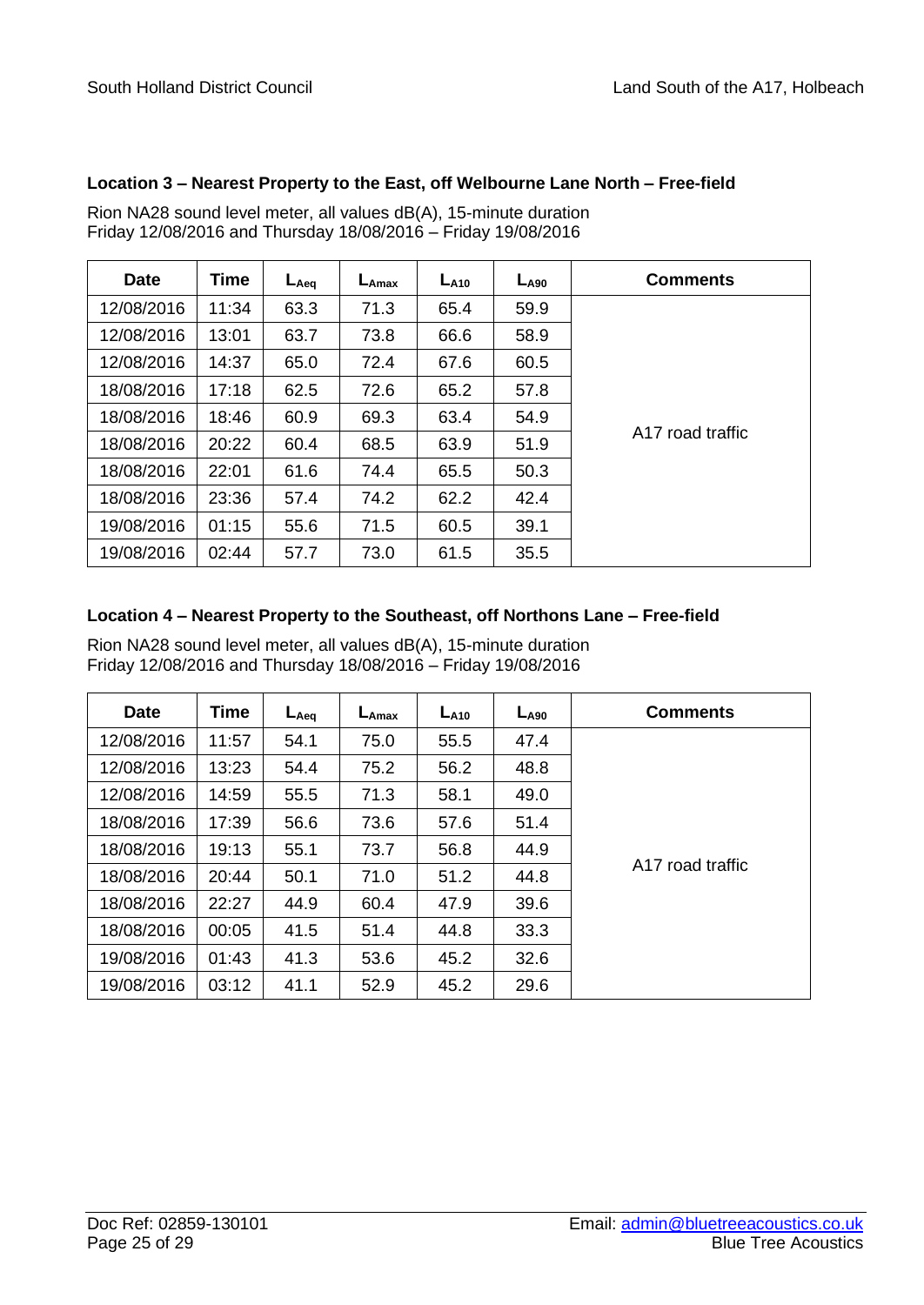#### **Location 5 – Southern site boundary near permanent Travellers site – Free-field**

| <b>Date</b> | <b>Time</b> | $L_{Aeq}$ | $L_{\text{Amax}}$ | $L_{A10}$ | $L_{A90}$ | <b>Comments</b>               |
|-------------|-------------|-----------|-------------------|-----------|-----------|-------------------------------|
| 11/10/2016  | 04:45       | 70.8      | 90.9              | 71.4      | 49.9      |                               |
| 11/10/2016  | 05:22       | 72.1      | 89.8              | 76.0      | 49.5      |                               |
| 11/10/2016  | 06:01       | 72.6      | 90.7              | 77.3      | 51.7      |                               |
| 11/10/2016  | 06:40       | 74.2      | 89.9              | 78.8      | 55.4      |                               |
| 11/10/2016  | 07:16       | 75.3      | 89.6              | 80.1      | 57.4      |                               |
| 11/10/2016  | 08:00       | 75.4      | 88.6              | 80.0      | 59.5      |                               |
| 11/10/2016  | 08:35       | 76.1      | 88.7              | 80.3      | 61.4      |                               |
| 11/10/2016  | 09:11       | 74.9      | 89.0              | 79.3      | 55.4      | A <sub>151</sub> road traffic |
| 12/10/2016  | 14:08       | 69.0      | 81.4              | 73.5      | 52.3      |                               |
| 12/10/2016  | 15:52       | 72.5      | 87.5              | 77.2      | 52.9      |                               |
| 12/10/2016  | 16:42       | 74.5      | 90.2              | 79.1      | 54.6      |                               |
| 12/10/2016  | 19:01       | 71.2      | 88.3              | 75.8      | 49.4      |                               |
| 12/10/2016  | 19:47       | 69.6      | 90.2              | 70.0      | 42.6      |                               |
| 12/10/2016  | 20:26       | 68.8      | 91.6              | 65.4      | 40.2      |                               |
| 12/10/2016  | 21:02       | 66.4      | 87.8              | 67.5      | 40.2      |                               |

Rion NA28 sound level meter, all values dB(A), 15-minute duration Tuesday 11/10/2016 and Wednesday 12/10/2016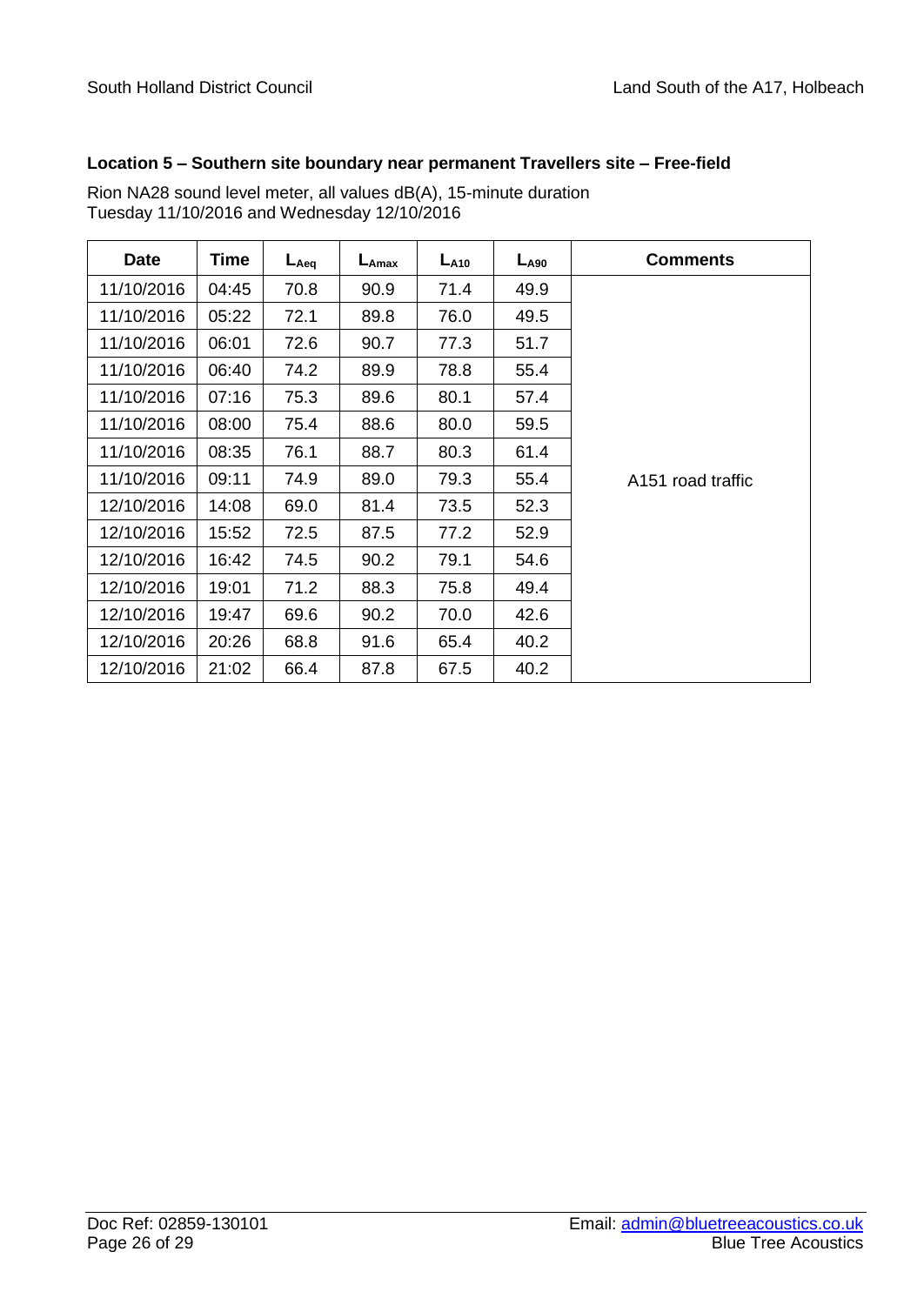#### **Location 6 – East of A151 near proposed future residential development – Free-field**

| <b>Date</b> | Time  | $L_{Aeq}$ | $L_{\text{Amax}}$ | $L_{A10}$ | $L_{A90}$ | <b>Comments</b>   |
|-------------|-------|-----------|-------------------|-----------|-----------|-------------------|
| 11/10/2016  | 05:03 | 70.8      | 89.6              | 73.2      | 48.8      |                   |
| 11/10/2016  | 05:41 | 73.0      | 88.4              | 77.2      | 51.1      |                   |
| 11/10/2016  | 06:20 | 73.6      | 87.8              | 78.7      | 54.0      |                   |
| 11/10/2016  | 06:57 | 74.6      | 88.7              | 79.2      | 53.1      |                   |
| 11/10/2016  | 07:35 | 76.0      | 90.3              | 80.5      | 56.9      |                   |
| 11/10/2016  | 08:17 | 76.0      | 89.5              | 80.5      | 60.3      |                   |
| 11/10/2016  | 08:52 | 74.9      | 92.5              | 79.2      | 57.0      |                   |
| 12/10/2016  | 14:46 | 71.7      | 87.1              | 76.6      | 53.3      | A151 road traffic |
| 12/10/2016  | 15:31 | 71.9      | 94.5              | 76.4      | 55.8      |                   |
| 12/10/2016  | 16:20 | 72.4      | 89.7              | 77.0      | 52.2      |                   |
| 12/10/2016  | 17:02 | 71.7      | 85.2              | 77.2      | 52.7      |                   |
| 12/10/2016  | 19:24 | 69.4      | 88.6              | 72.1      | 48.6      |                   |
| 12/10/2016  | 20:07 | 68.5      | 88.4              | 69.4      | 47.7      |                   |
| 12/10/2016  | 20:45 | 68.6      | 89.0              | 66.7      | 46.1      |                   |
| 12/10/2016  | 21:19 | 68.2      | 89.7              | 67.2      | 43.3      |                   |

Rion NA28 sound level meter, all values dB(A), 15-minute duration Tuesday 11/10/2016 and Wednesday 12/10/2016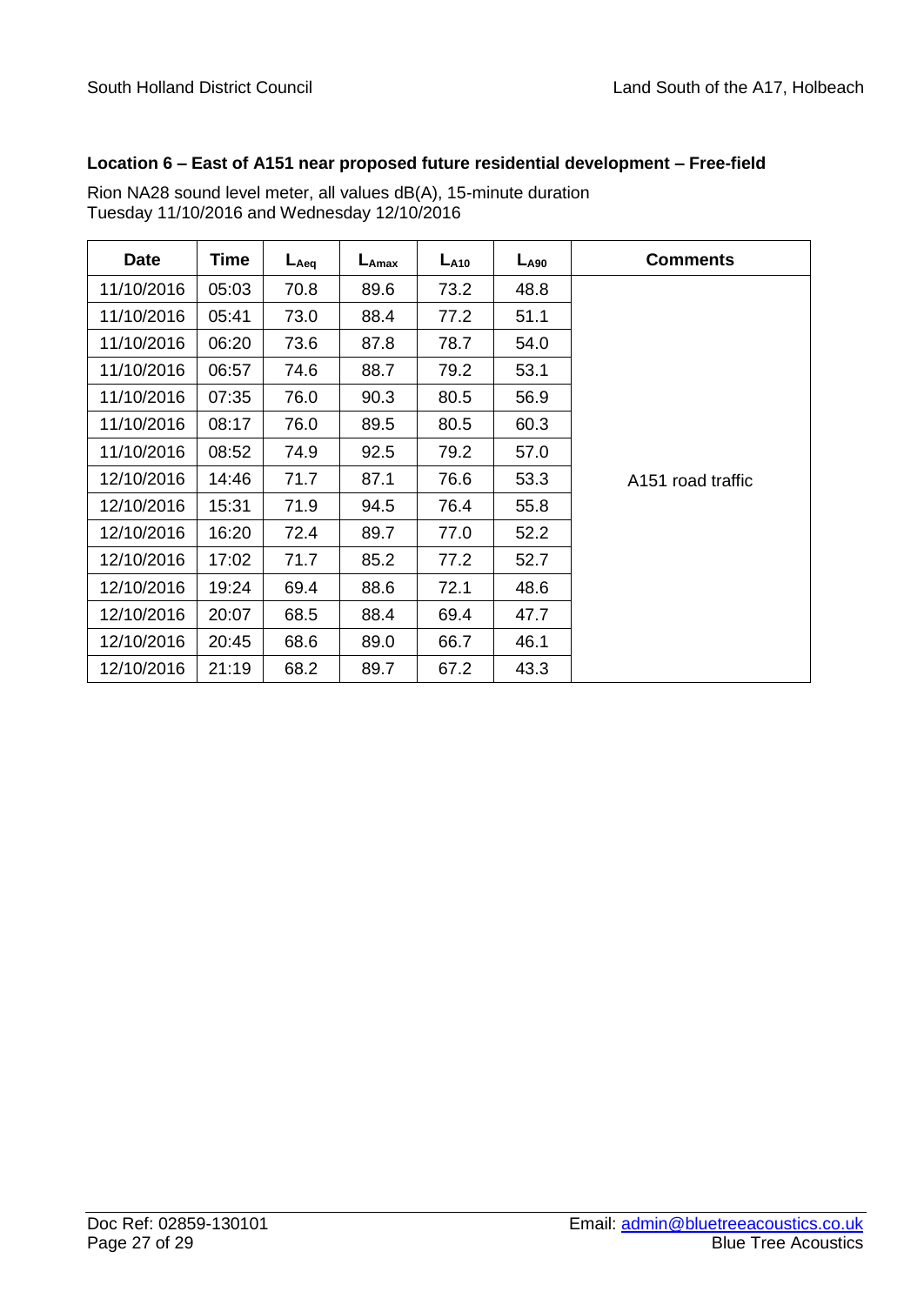

#### **APPENDIX III – WEATHER DATA**

August 18, 2016 - August 19, 2016